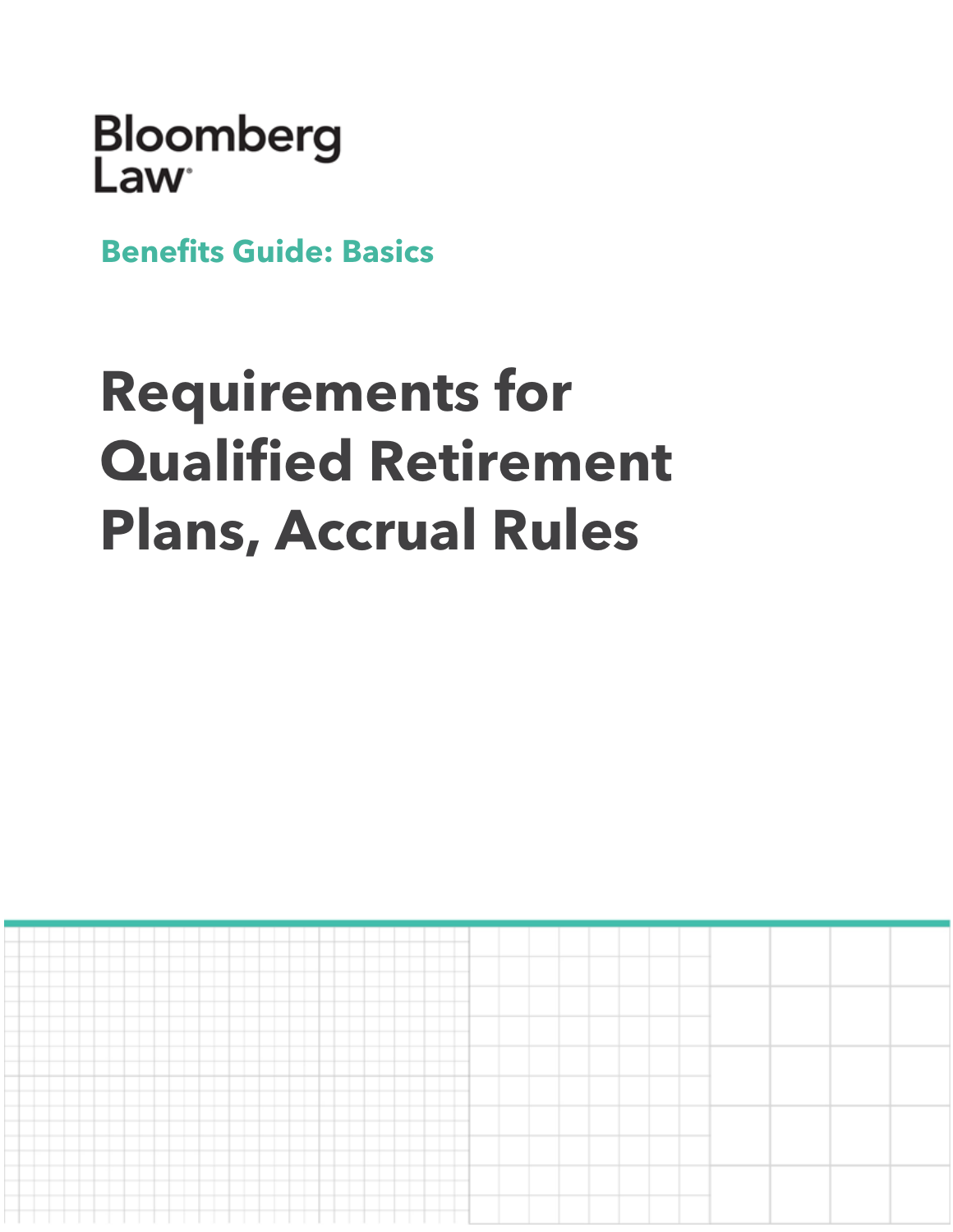Benefits Guide: Basics Qualified Retirement Plans

### Accrual Rules



Contributed by: Ruth Marcott Kutak Rock LLP Minneapolis, Minnesota

Ruth Marcott, Esq. is of counsel at Kutak Rock LLP in its Minneapolis office. An accomplished employee benefits specialist, Marcott provides advice and guidance on compliance with federal and state benefit laws including ERISA, the Internal Revenue Code, the Affordable Care Act, and the Multiemployer Pension Plan Amendments Act of 1980. Combined with her extensive litigation and other dispute related experience, she is an effective advocate defending audits or investigations by the DOL or the IRS. She also acts as Fund Counsel to Taft-Hartley funds. Her work for these funds employs her skills of addressing their unique and multi-faceted operational and legal requirements in providing benefits to numerous participants. Marcott received her Juris Doctor from the University of Minnesota Law School and Bachelor of Arts from the University of St. Thomas, St. Paul, Minn. She is admitted to practice in Minnesota and Wisconsin.

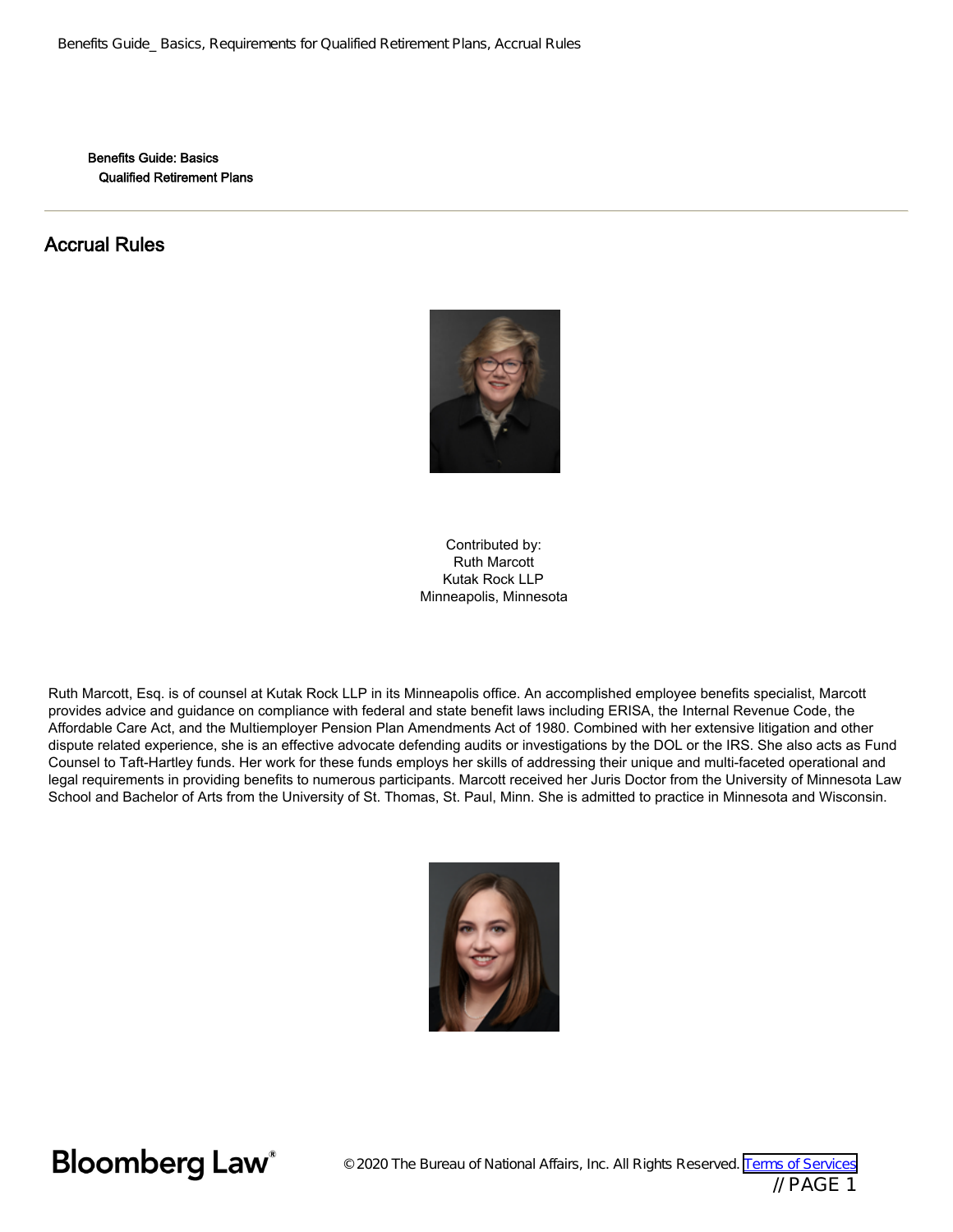### Contributed by: Kaitlin Riessen Kutak Rock LLP Minneapolis, Minnesota

Kaitlin D. Riessen, Esq. is a corporate associate specializing in employee benefits at Kutak Rock LLP in its Minneapolis office. She advises employer on Taft-Hartley multiemployer plan compliance related to ERISA, fiduciary duty, the Affordable Care Act, HIPAA, and the Internal Revenue Code. She received her Juris Doctor from Suffolk University Law School and her Bachelor of Arts from the University of San Diego. She is admitted to practice in Massachusetts and Minnesota.

### (10) ACCRUAL RULES BASICS

### $(10)$  The Basics —

Benefit Accrual: Benefit accrual refers to the rate at which benefits are earned by employees who are pension plan participants. The concept is distinct from vesting, which refers to the point at which accrued benefits under the plan become nonforfeitable to the participant. The tax code limits the amount of maximum annual benefits a participant can accrue in a defined benefit plan. 1

<sup>1</sup> I.R.C. § 411(a)(7), 411(b); ERISA § 204, § 3(23); 26 C.F.R. § 1.411(b)-1.

Years of Participation: Accrual rules take into account only those years of service during which employees actually participated in the plan. Consequently, benefits accrue for each "year of participation" in the plan. Generally, a year of participation is 1,000 hours of service, or its equivalent, worked in any 12-month period.

Rules on Accruals: Accrued benefits cannot decrease because of increasing age or service, accrual cannot be stopped because participants reach a certain age, and plan amendments generally cannot reduce benefits already accrued. Reduction or elimination of future accrued benefits is allowed provided the participants get adequate notice. For more, see Anti-Cutback Rules: Reducing Accrued Benefits Basics.

Additional Resources: TM Portfolio 351: Plan Qualification-Pension and Profit Sharing Plans; Employee Benefits Law 5.V.: Vesting and Benefit Accrual Rules; Employee Benefits Guide: Contribution and Benefit Limits; Participation Requirements; Coverage Requirements; Vesting Rules; Key Employee and Top Heavy Provisions.

(20) ACCRUED BENEFIT REQUIREMENTS

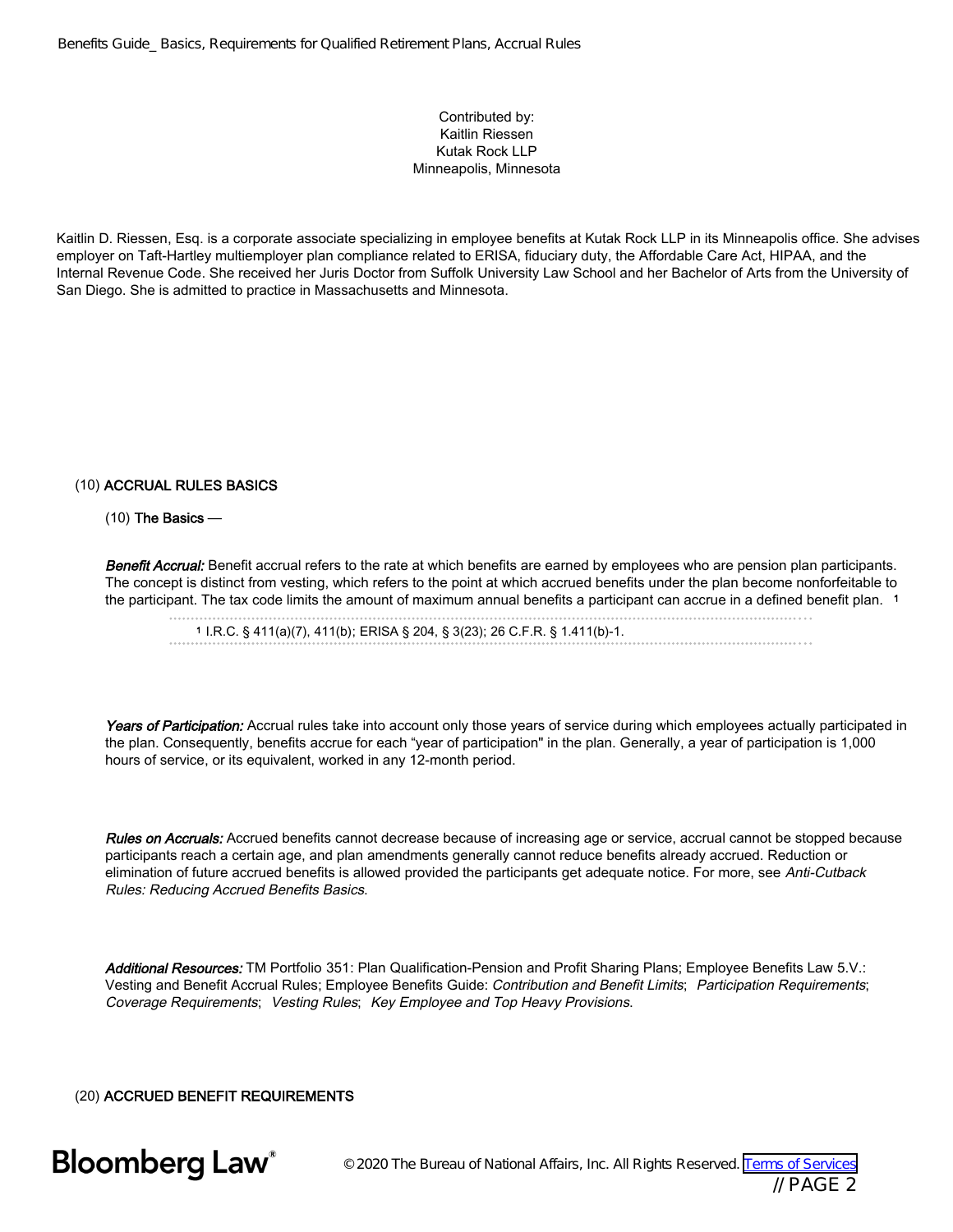### (10) Accrued Benefit Requirement Basics —

In a defined benefit plan, the accrued benefit is the present value of the participant's retirement benefit under the plan's benefit formula. For example, the accrued benefit might be expressed as the present value of 5 percent of compensation per year of participation. The accrued benefit usually is expressed as an annual benefit beginning at normal retirement age. <sup>3</sup>

| $3$ I.R.C. $\S$ 411(a)(7). |  |
|----------------------------|--|
|                            |  |

The rules are intended to provide that benefits are earned regularly throughout an employee's years of plan participation, rather than being backloaded; i.e. earned primarily in the last few years of employment. Backloading favors highly compensated employees because they tend to have more years of service than non-highly compensated employees. By requiring benefits to accrue regularly, defined benefit plan accrual rules provide that plan participants have a meaningful amount of benefit in which to vest throughout that employee's career. <sup>4</sup>

| $4$ I.R.C. § 411(b)(1). |  |  |
|-------------------------|--|--|
|                         |  |  |

An accrued benefit derived from a rollover from a defined contribution to a defined benefit plan must be nonforfeitable under I.R.C. § 411(a). Under Rev. Rul. 2012-4, if an annuity amount attributable to the rollover contribution is equal to the amount determined by applying the interest and mortality factors under I.R.C. § 417(e)(1), the amount will be treated as nonforfeitable under § 411(a). However, if the amount attributable to the rollover contribution is less than that which would be produced by applying those factors, the defined benefit plan would violate § 411(a) and be disqualified. <sup>5</sup> For more information about annuities, see Qualified Survivor Annuities.

| <sup>5</sup> Rev. Rul. 2012-4; I.R.C. § 417(e)(1). |  |
|----------------------------------------------------|--|
|                                                    |  |

In October 2017, the IRS issued regulations prescribing mortality tables for use together with other actuarial assumptions to calculate the present value of a stream of expected future benefit payments for purposes of determining a defined benefit plan's minimum funding requirements. The tables apply to plan years beginning on or after Jan. 1, 2018. Under the regulations, a plan sponsor can apply for IRS approval to use mortality tables specific to the plan for minimum funding purposes instead of using the generally applicable mortality tables. In certain circumstances, a plan sponsor that is not using plan-specific mortality tables can delay the application of the new tables. <sup>6</sup>

| 6 26 C.F.R. § 1.430(h)(3)-1. |  |
|------------------------------|--|
|                              |  |

To meet the benefit accrual requirements, the rate of accrual under the defined benefit plan must meet one of three specific accrual patterns: the 3 percent rule, the 133 1/3 percent rule, or the fractional rule. <sup>7</sup>

| 7 I.R.C. $\S$ 411(b)(1). |  |
|--------------------------|--|
|                          |  |

If a defined benefit plan entitles an annuitant to a COLA, it must also provide the COLA's actuarial equivalent to a participant who chooses instead to receive his pension in the form of a one-time lump-sum distribution, the U.S. Court of Appeals for the Seventh Circuit ruled. In so finding, the appeals court rejected the plan's argument that the COLAs were "enhancements" for annuitants,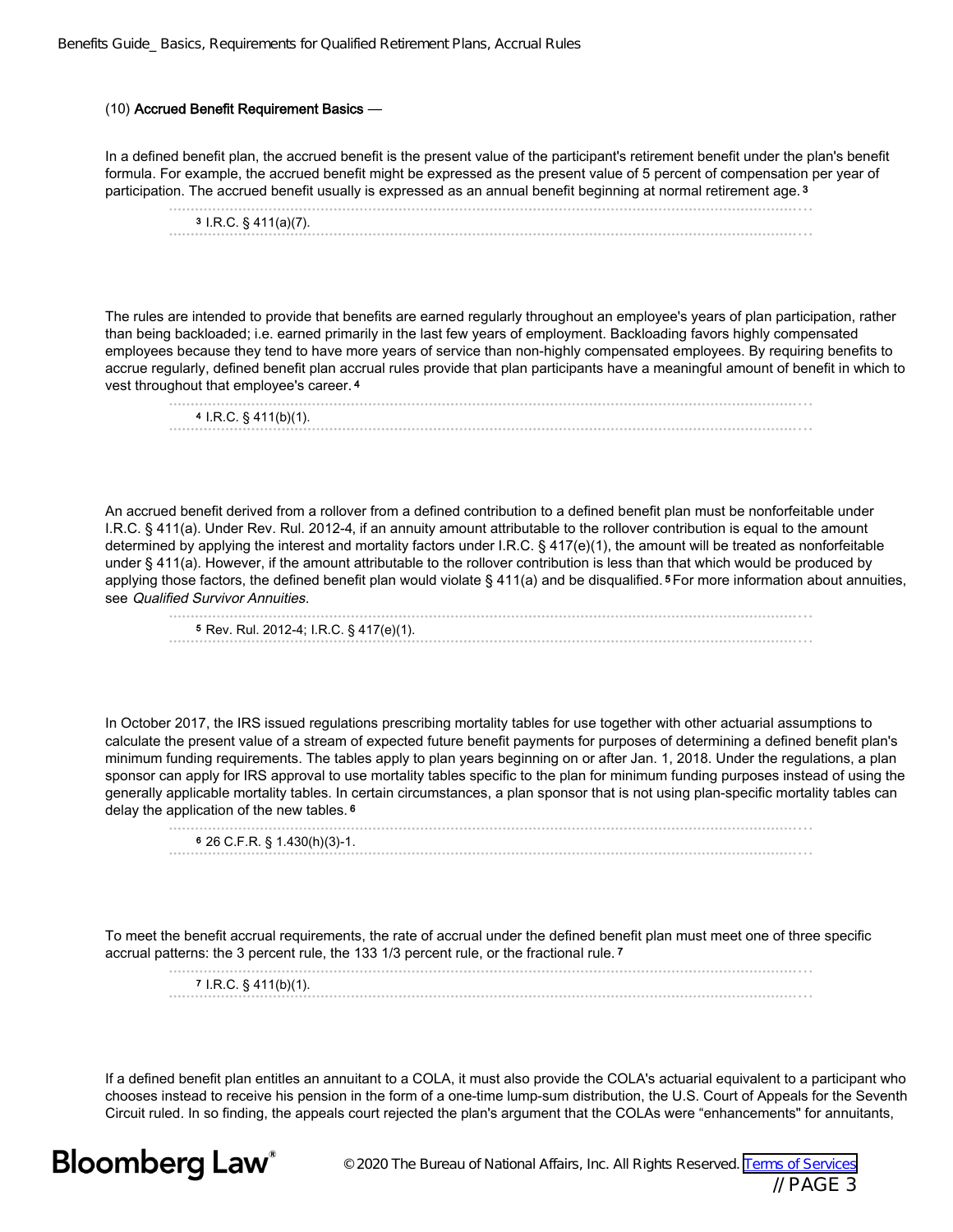rather than accrued benefits. 8

<sup>8</sup> Williams v. Rohm and Haas Pension Plan, 497 F.3d 710, 41 EBC 1585 (7th Cir. 2007).

Practice Tip: The plan should understand its accrued benefit formula to make sure that participants are credited with their earned benefits and assure the plan's systems properly reflect and implement the formula.

### (20) Maintaining and Continuing Accrual —

Even if a defined benefit plan passes one of the three accrual tests, it will not qualify if it decreases a participant's accrued benefit on account of increasing age or service. <sup>9</sup> In addition, a qualified plan cannot exclude an employee from participation on account of being hired too close to normal retirement age. Thus, an employee's benefit under a defined benefit plan generally cannot be discontinued or reduced in rate because the employee has attained a specified age. <sup>10</sup>

9 I.B. G. § 4110 V.O. ERIOL § 2010 V.O.

| <sup>9</sup> I.R.C. § 411(b)(1)(G); ERISA § 204(b)(1)(G). |  |
|-----------------------------------------------------------|--|
| 10 I.R.C. $\S$ 411(b)(1)(H); ERISA $\S$ 204(b)(1)(H).     |  |
|                                                           |  |

The prohibition does not affect "bridge" or supplemental benefits given to employees to bridge the gap between retirement and Social Security eligibility. Therefore, employers can reduce or eliminate these bridge benefits when Social Security payments begin.

Although accrual cannot be stopped because an employee has attained a certain age, a plan can limit the amount of benefits provided or limit the number of years of participation taken into account for determining the benefits.

Participants who delay retirement and work past normal retirement age can receive the actuarial equivalent of an in-service distribution of benefits instead of accrual, if the participant is receiving required minimum distributions. If the participant has not begun to receive benefits by the end of the plan year, then the continued accrual requirement can be met by adjusting the benefit payable under the plan during the plan years attributable to the delay. The subsidized portion of an early retirement benefit can be ignored in the benefit accrual.

Practice Tip: The plan should assure the accrued benefit formula does not decrease on account of increased age or service, and review formula rates and years of service rules to assure compliance.

Practice Tip: If a cap or limitation on accruing benefits is in place, the limit must not be based on age, but rather must be based on years of service or an overall benefit value cap.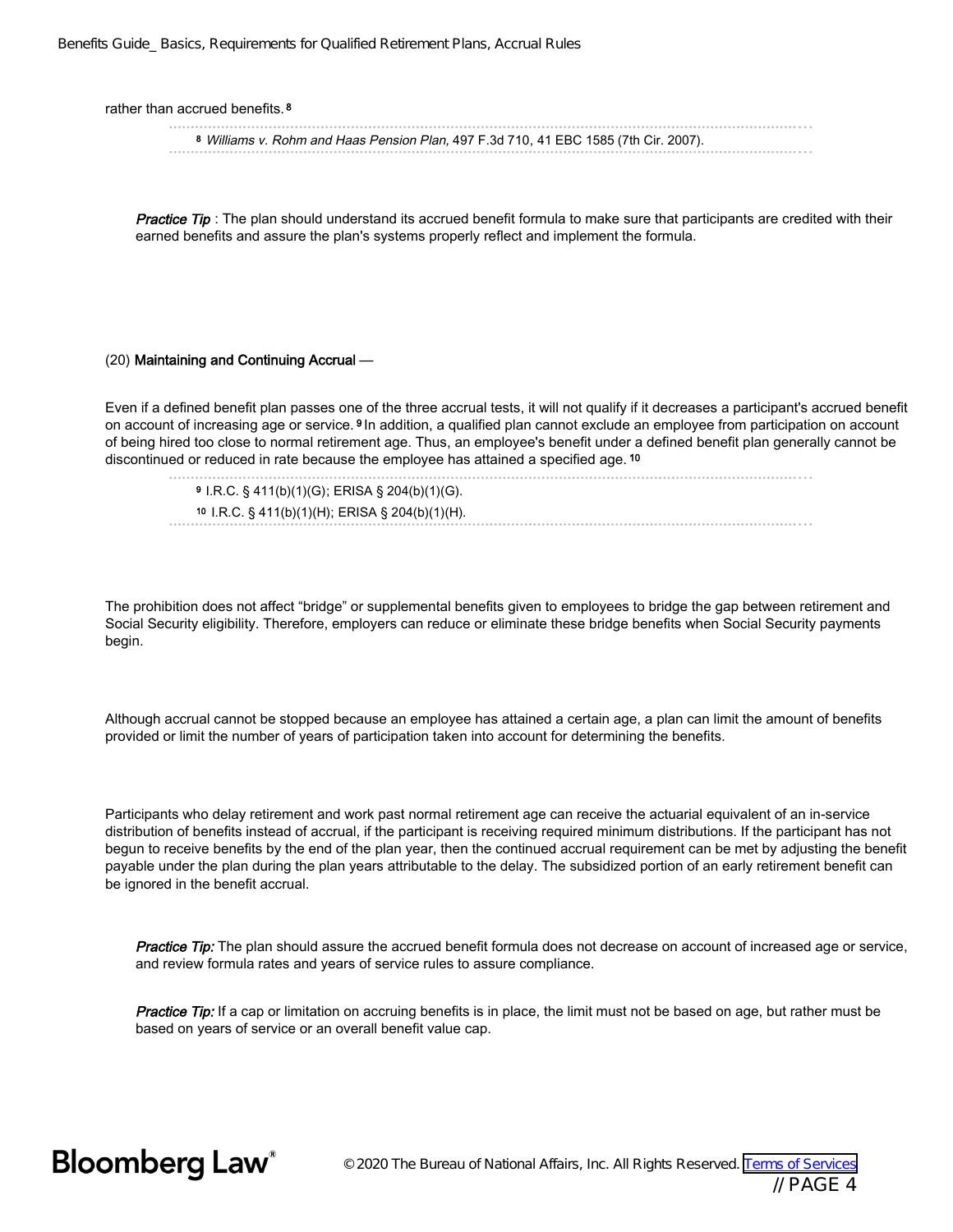### (30) Attributing Employee Contributions for Vesting Purposes —

Accrued benefits in qualified pension plans must be attributed between employer and employee contributions, particularly for vesting purposes (as employees are always 100-percent vested in their own contributions). <sup>11</sup>

| 11 I.R.C. $\S$ 411(c). |  |
|------------------------|--|
|                        |  |

In a defined benefit plan, however, the accrued benefit attributable to employee contributions is determined by:

• dividing the total of employee contributions, minus withdrawals, by the total of employer contributions, minus withdrawals; and

• multiplying the result by the employee's total accrued benefit.

The result is the employee's accrued benefit attributable to employee contributions. Whatever amount of the employee's total benefit remains is the employee's accrued benefit attributable to employer contributions. <sup>12</sup>

| 12 26 C.F.R. $\S$ 1.411(c)-1(c)(1). |
|-------------------------------------|
|                                     |

The interest rate used in accumulating contributions is prescribed under I.R.C. § 417(e)(3), as amended by the Omnibus Budget Reconciliation Acts of 1987 (OBRA '87) and 1989 (OBRA '89), which changed the accumulation of employee contributions and the conversion of those contributions to employee-derived accrued benefits The rate is the annual rate of interest on 30-year Treasury securities for the month before the date of distribution. RPA '94 also specified the mortality table to be used. <sup>13</sup>

| $13$ I.R.C. $\S$ 417(e)(3). |  |
|-----------------------------|--|
|                             |  |

The accrued benefit derived from employee contributions is expressed as a straight-life annuity commencing at normal retirement age of 65. Conversions to other forms of benefit or other retirement ages are required. Treasury Department regulations define the appropriate conversion factors. <sup>14</sup>

<sup>14</sup> 26 C.F.R. § 1.411(c)-1(c)(2).

(30) ACCRUAL BENEFIT FORMULAS

(10) Accrued Benefit Formula Basics —

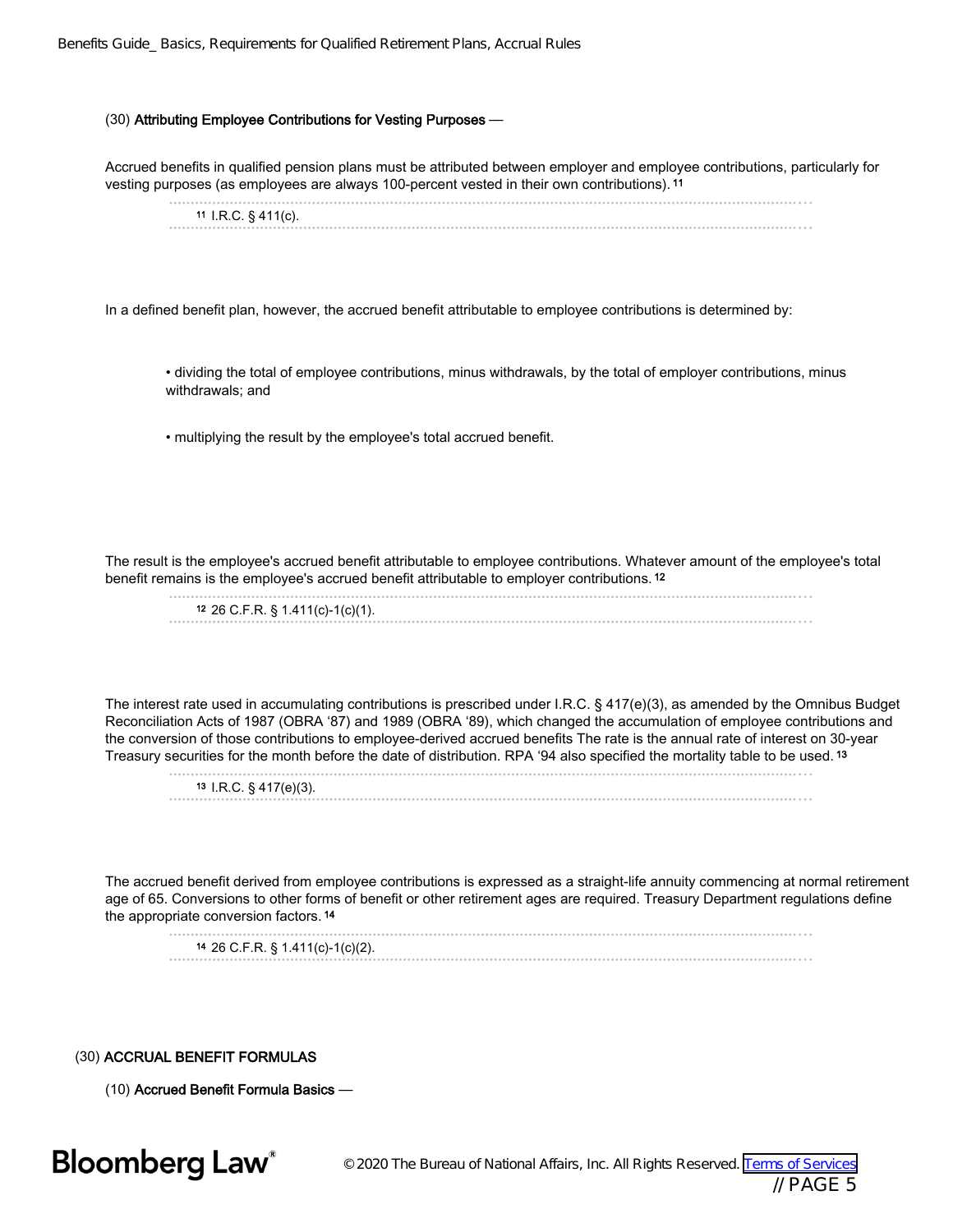I.R.C. § 411(b)(1) provides that a defined benefit plan must satisfy one of the three accrual rules: the 3 percent method, the 133 1/3 percent rule, or the fractional rule. Under a limited exception, certain plans that determine a participant's benefits as the greatest of the benefits determined under two or more separate formulas can demonstrate satisfaction of the 133 1/3 percent rule by demonstrating that each separate formula satisfies the 133 1/3 percent rule. <sup>15</sup>

<sup>15</sup> I.R.C. § 411(b). 

Under Treasury Department rules, when a plan determines the accrued benefit under more than one plan formula, it must aggregate the accrued benefits under one of three accrual rules. <sup>16</sup>

| $16$ 26 C.F.R. § 1.411(b)-1(a)(1). |  |
|------------------------------------|--|
|                                    |  |

However, a plan is ineligible for separate testing if the IRS commissioner determines that the plan's use of separate formulas with different bases is structured to evade the general requirement to aggregate formulas under § 1.411(b)-1(a)(1). This might be the case if the differences between the bases of the separate formulas were minor. <sup>17</sup>

| 17 26 C.F.R. § 1.411(b)-1(a)(1). |
|----------------------------------|
|                                  |

Effective on or after Jan. 1, 2012, or an earlier date if the taxpayer elects, a limited exception applies to the accruals for defined benefit pension plans in cases where plan benefits are determined on the basis of the greatest of two or more separate formulas, such as converted cash balance plans. 18

<sup>18</sup> 26 C.F.R. § 1.411(b)-1(b)(2)(ii)(G).

For more, see Accrued Benefits in Cash Balance Plans.

Practice Tip: If necessary in order to comply with one of the accrued benefit formulas, the plan should obtain actuary or other consultant confirmation of compliance.

### (20) Accrued Benefit in Defined Benefit Plans: 3 Percent Method —

In a defined benefit plan, the accrued benefit is the benefit derived from the benefit formula in the plan, such as the present value of X percent of compensation per year of service.

Under the 3 percent method, the accrued benefit to which a participant is entitled upon separation from service cannot be less than:

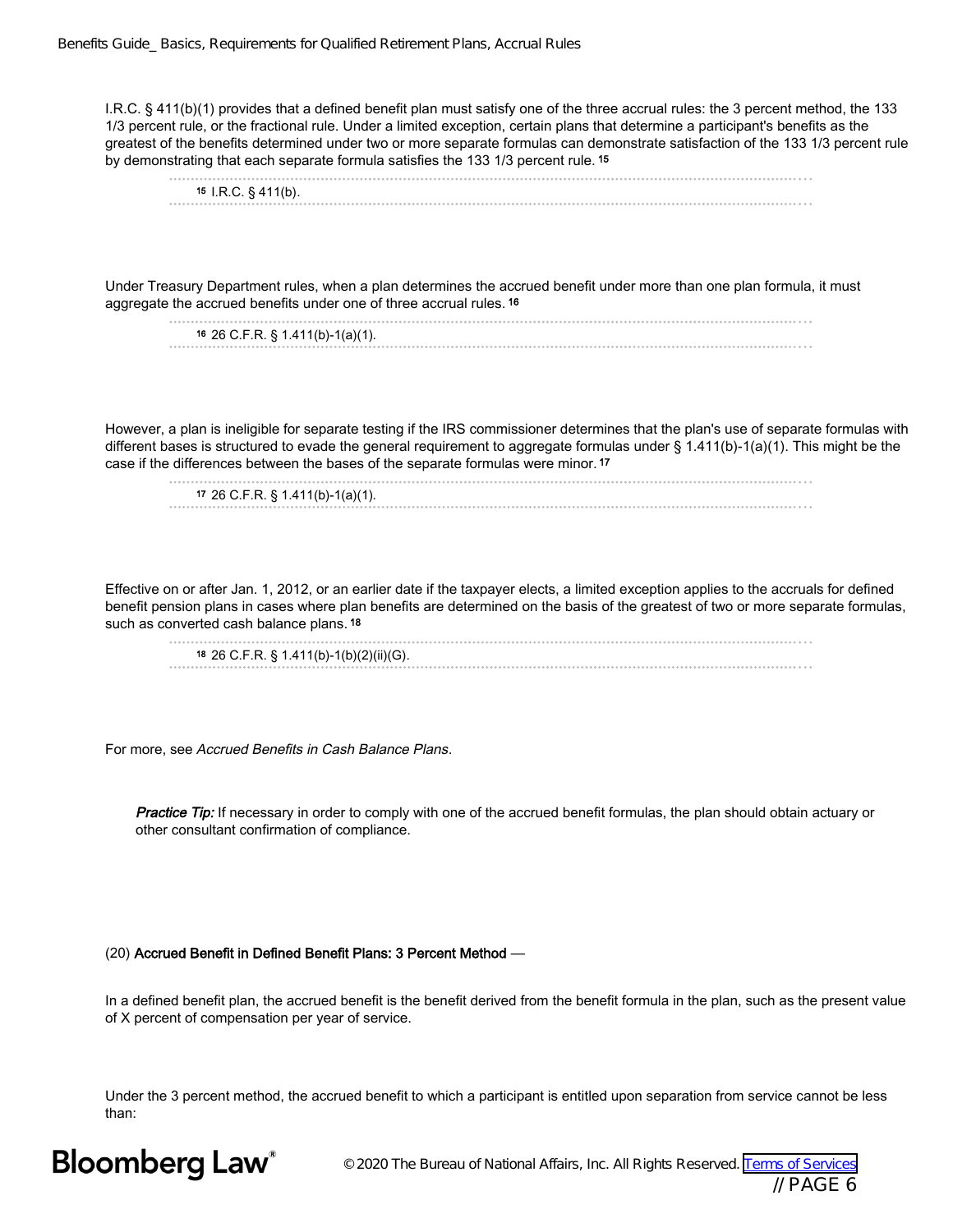• 3 percent of the normal retirement benefit to which the participant would be entitled if participation began at the earliest possible entry age under the plan (when there is no minimum age requirement, the earliest possible entry age is considered to be zero) and worked continuously until the earlier of age 65 or the plan's normal retirement age; multiplied by the number of years (not in excess of 33 1/3) that the individual participated in the plan. <sup>19</sup>

<sup>19</sup> I.R.C. § 411(b)(1)(A); ERISA § 204(b)(1)(A).

**Example:** (3 percent requirement not met): A corporation's defined benefit benefit plan provides an annual retirement benefit commencing at age 65 or \$4 per month for each year of participation. As a condition of participation, the plan requires that an employee have attained age 25. The normal retirement age specified under the plan is age 65. The plan provides for no limit on the number of years of credited service. A 40-year-old participates in the plan. Applying the 3-percent method, the normal retirement benefit commencing at age 65 to which a participant would be entitled if he commenced participation at the earliest possible entry age (25) under the plan and served continuously until normal retirement age (65) is an annual benefit of \$1,920 [40×(12×\$4)]. To satisfy the 3-percent method, the participant must have accrued an annual benefit of at least \$691 [0.03×(\$1,920×12)] as of the close of the plan year. Under this plan, the participant is entitled to an accrued benefit of \$576  $[(12\times12)\times$4]$  as of the close of the plan year. Thus, his accrued benefit does not satisfy the 3-percent method. 20

<sup>20</sup> 26 C.F.R. § 1.411(b)-1(iii).

**Example:** (3 percent requirement satisfied): Assume the same facts as in the first example, except that plan provides that only the first 30 years of participation are taken into account. Under the 3-percent method, the normal retirement benefit commencing at age 65 to which a participant would be entitled if he commenced participation at the earliest possible entry age under the plan (25) and served continuously until normal retirement age (65) is an annual benefit of \$1.440 [30×\$48]. The plan does not satisfy the 3-percent requirement unless the participant has accrued an annual benefit of at least \$518 [0.03×(\$1,440×12)] as of the close of the plan year. Under the plan, the participant is entitled to an accrued benefit of \$576 [(12×\$48]. Thus, his accrued benefit provided under the M Corporation plan satisfies the 3 percent rule. <sup>21</sup>

| 21 26 C.F.R. § 1.411(b)-1(iii). |  |
|---------------------------------|--|

The 3-percent requirement prevents a plan from reducing the benefit to which a participant is entitled by considering only compensation from the participant's lower-earning earlier years of employment. <sup>22</sup>

| 22 26 C.F.R. § 1.411(b)-1(b). |  |
|-------------------------------|--|
|                               |  |

### (30) Accrued Benefits in Defined Benefit Plans: 133 1/3 Percent Method —

The 133 1/3 percent method used for defined benefit plans compares earlier and later service to guard against backloading. <sup>23</sup> <sup>23</sup> ERISA § 204(b)(1)(B).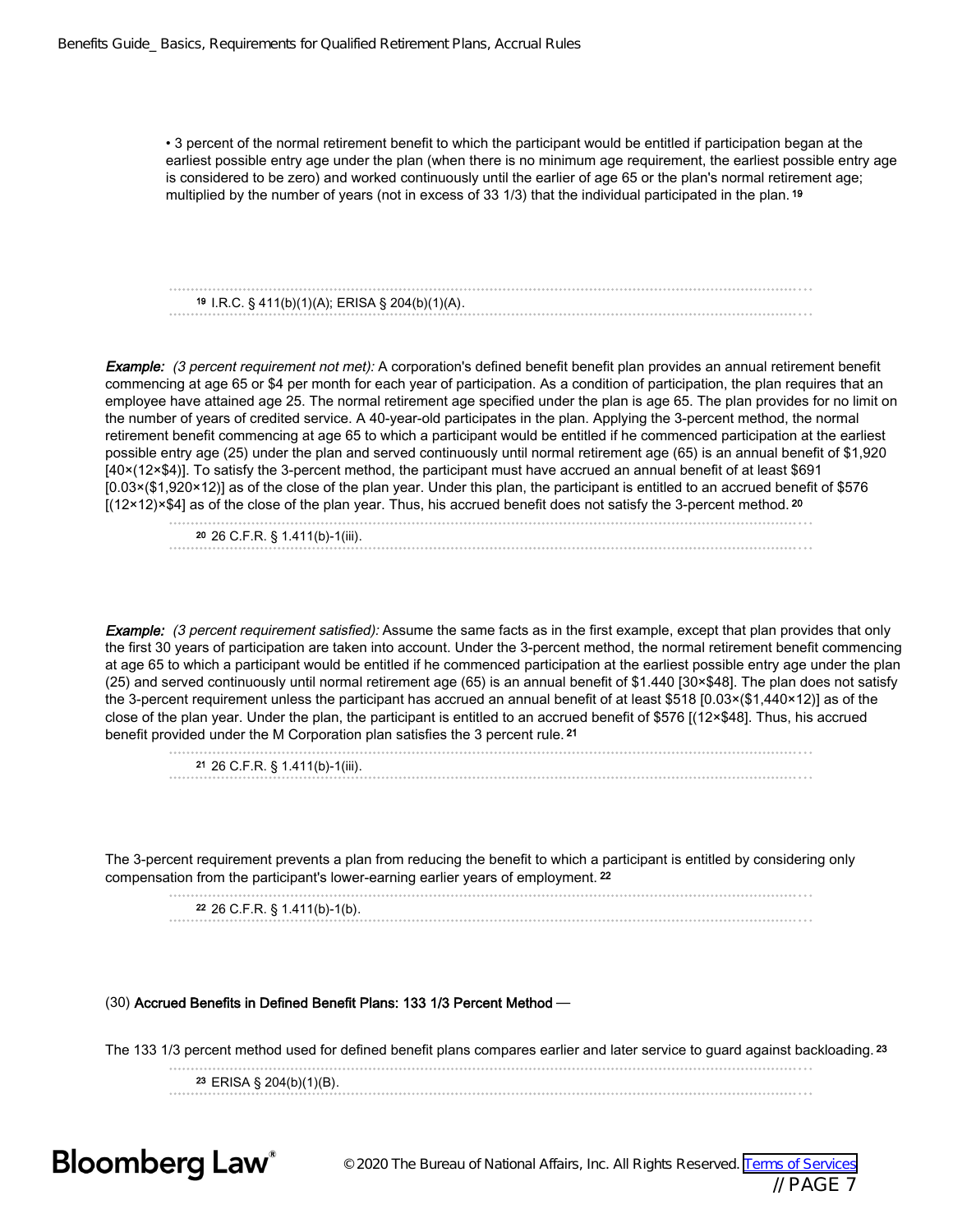Under this rule, a plan must satisfy two requirements:

• the accrued benefit at normal retirement age must equal the plan's normal retirement benefit; and

• the annual rate at which any participant can accrue retirement benefits payable at normal retirement age cannot be more than 133 1/3 percent of the annual rate at which the participant can accrue benefits in any prior year. 24

<sup>24</sup> I.R.C. § 411(b)(1)(B); ERISA § 204(b)(1)(B).

The following factors are considered in applying the test:

• The plan does not have to take into account early retirement, disability, and death benefits.

• Changes in the accrual rates that do not apply to current participants are ignored for purposes of this test.

• Social Security, compensation, and other factors used in computing benefits are treated as remaining constant in all future years. <sup>25</sup>

<sup>25</sup> 26 C.F.R. § 1.411(b)-1(b)(2)(ii).

A plan amendment increasing benefits is treated as having been in effect for all prior plan years, to encourage benefit increases. 26

<sup>26</sup> 26 C.F.R. § 1.411(b)-1(b)(2)(ii)(A).

### (40) Accrued Benefits in Defined Benefit Plans: The Fractional Method —

The fractional method requires the benefit of a participant who quits the job before attaining normal retirement age to be proportional to the benefit that would have been received at the normal retirement age. The test compares an employee's years of participation in the plan to the total years the employee would have participated in the plan when reaching the normal retirement age. <sup>27</sup>

<sup>27</sup> I.R.C. § 411(b)(1)(C); ERISA § 204(b)(1)(C).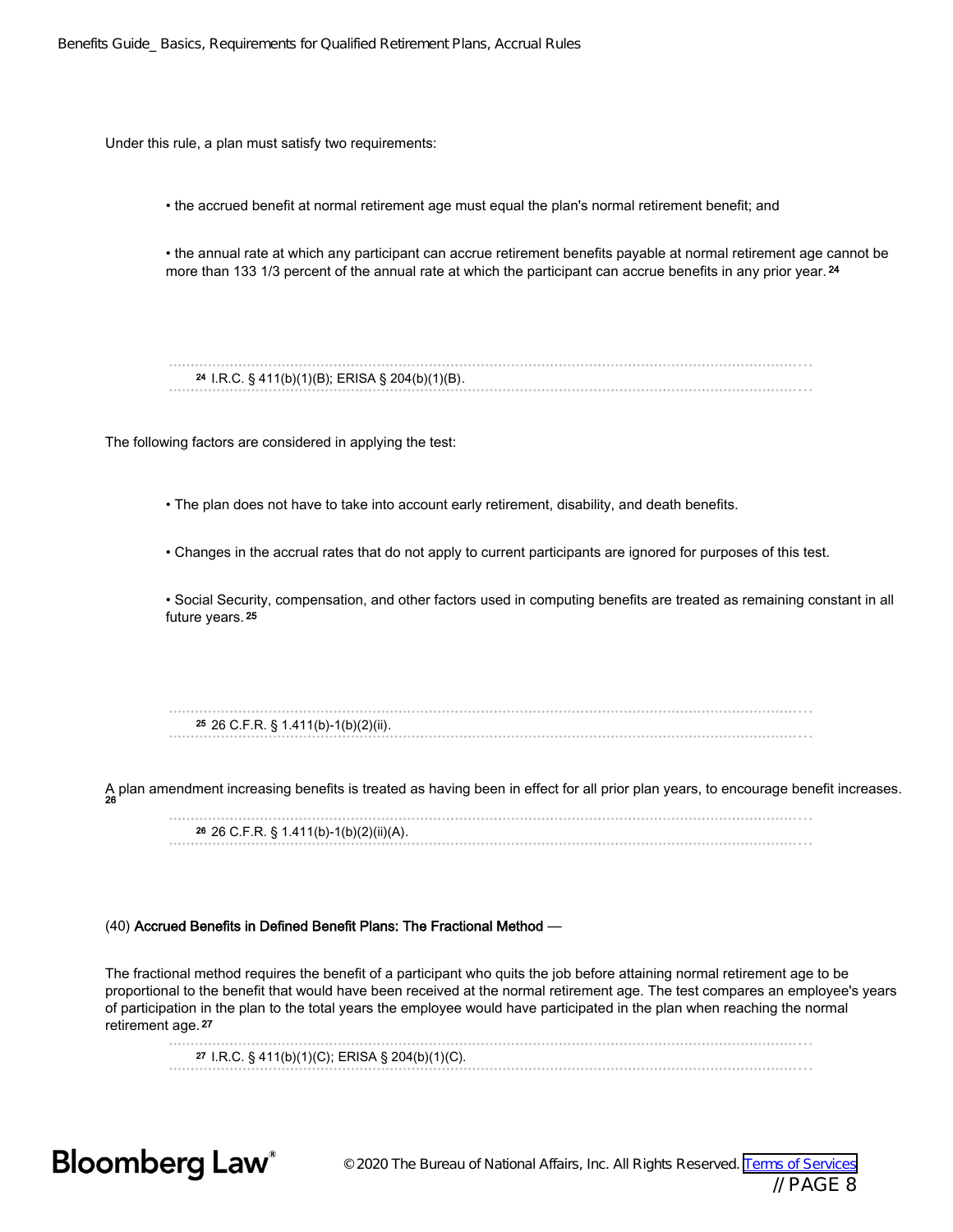### (40) YEAR OF PARTICIPATION FOR ACCRUAL PURPOSES

### (10) Year of Participation Basics —

A year of participation for accrual purposes includes only actual plan participation. A plan can elect not to count as years of participation any years during which an employee works fewer than 1,000 hours of service in any 12-month period.

However, when the plan's accrual computation period is different from its participation computation period, an employee admitted to participation must accrue benefits retroactive to the employee's admission date.

Example: If a plan has a one-year participation holdout rule for former employees who return to work for the employer, such an employee will have to be given retroactive accrual credit for the holdout year on re-admission to the plan. 28 For more on years of service for participation, see Participation Requirements and Coverage Requirements.

| <sup>28</sup> I.R.C. § 411(b)(4); ERISA § 204(b)(4); 29 C.F.R. §2530.204-2(c)(1). |
|-----------------------------------------------------------------------------------|
|                                                                                   |

Practice Tip: Years of participation for each plan year must be tracked accurately for correct computation of benefit accruals. The plan must also define and implement the plan's break-in-service rules, including providing retroactive credit for any holdout years.

### (20) Service Requirement for Accrual Purposes —

A plan can provide that employees must perform more than 1,000 hours of service in a 12-month computation period before crediting them with a full year of service for accrual purposes, as long as the plan provides for at least ratable benefit accrual for any employee who completes less than the required number of hours but more than 1,000 hours of accrual service. <sup>29</sup>

<sup>29</sup> 29 C.F.R. § 2530.204-2(c)(1).

A plan's method of crediting service for accrual purposes can have the effect, however, of prorating benefits to reflect less than full-time service or less than maximum compensation, as the case may be. In that situation, the plan cannot reduce accruals by crediting less than full years of participation, because this would result in double proration—once for earning compensation for only part of a year and again for failing to accrue a full year of service during the computation period. Rather, these plans must credit, except when service can be disregarded because it less than 1,000 hours, less-than-full-time employees with a full year of participation for the purpose of accrual of benefits. <sup>30</sup>

<sup>30</sup> 29 C.F.R. § 2530.204-1; 29 C.F.R. § 2530.204-2(d).

Practice Tip: The plan should accurately track accrued service credit on a plan year basis, and provide ratable benefit

### **Bloomberg Law**<sup>®</sup>

© 2020 The Bureau of National Affairs, Inc. All Rights Reserved. [Terms of Services](http://www.bna.com/terms-of-service-subscription-products) // PAGE 9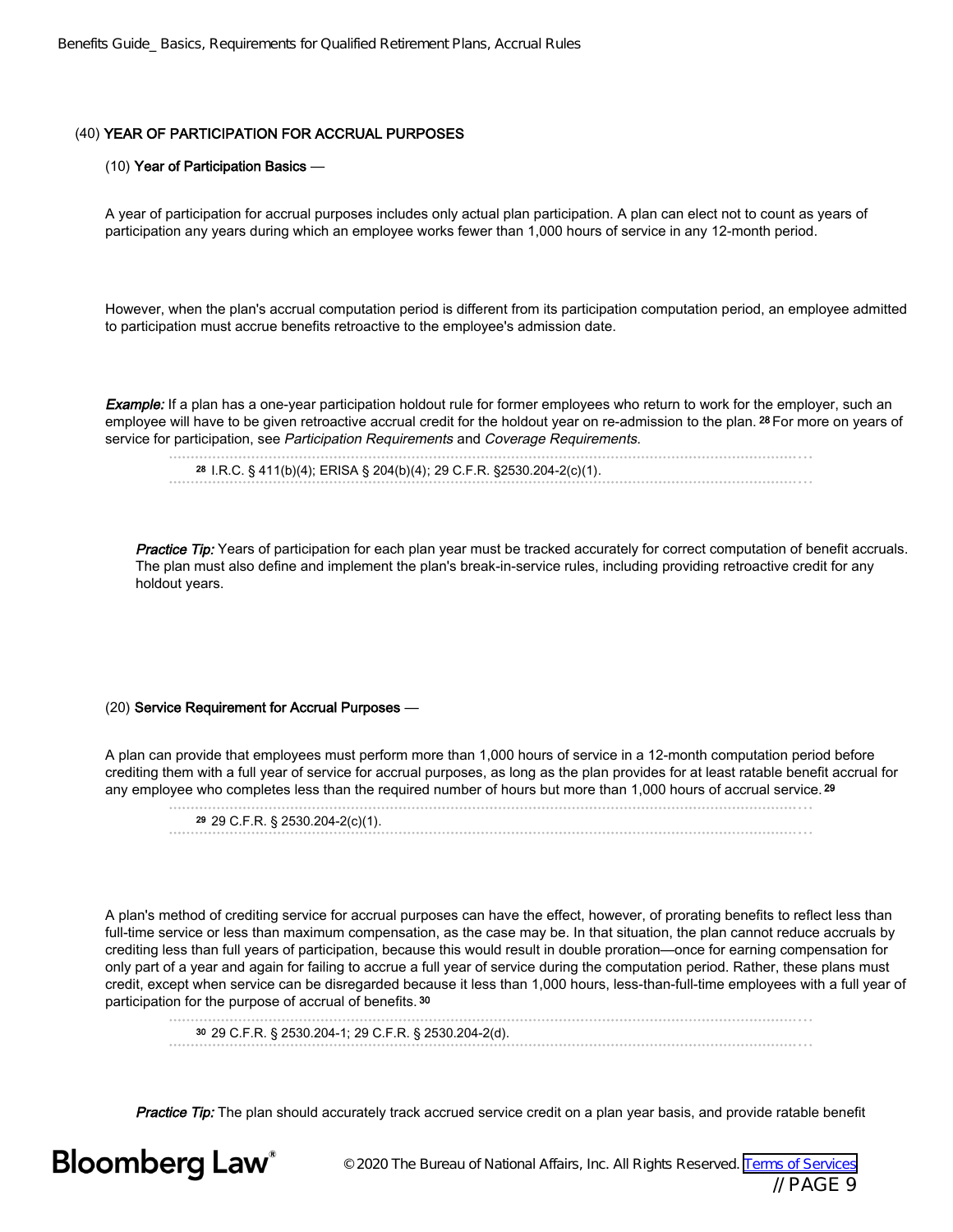accrual for persons who work less than the overall hours of service needed to obtain on full year's accrual service credit.

### (30) Equivalencies for Determining Accrual Service —

A plan can use any of the equivalencies approved by the Labor Department for counting service for participation purposes in determining accrual service. Further, a plan need not use the same equivalency for accrual purposes that it uses for participation or vesting. <sup>31</sup>

| 31 29 C.F.R. § 2530.200b-3. |
|-----------------------------|
|                             |

For more on equivalencies, see Vesting Rules; Participation Requirements; and Coverage Requirements.

### (40) Determining Accruals for Part-Time Employees —

Part-time employees must be given a proportionate amount of the accruals to which they would have been entitled had they worked full-time. <sup>32</sup>

<sup>32</sup> I.R.C. § 411(b)(4)(B). 

### (50) ANTI-CUTBACK RULES

### (10) Anti-Cutback Rules: Reducing Accrued Benefits Basics —

I.R.C. § 411 anti-cutback rules in general prohibit sponsors of qualified pension plans from making plan amendments that would decrease accrued benefits, although amendments can reduce future accruals. A multiemployer pension plan in declining and critical status, however, can suspend benefits for certain retirees, notwithstanding the anti-cutback rule (see Reduction of Benefits for Plans in Critical and Declining Status). The anti-cutback rules do not apply to welfare benefits.

An amendment under I.R.C. § 411(d)(6) will reduce already accrued benefits if it:

• eliminates or reduces an early retirement benefit (such as an employee's right to receive actuarially reduced benefits at a designated early retirement age);

• eliminates or reduces a retirement-type subsidy (such as an employee's right to receive an early retirement benefit which is not actuarially reduced); or

• eliminates an optional form of benefit (such as a lump-sum payment).

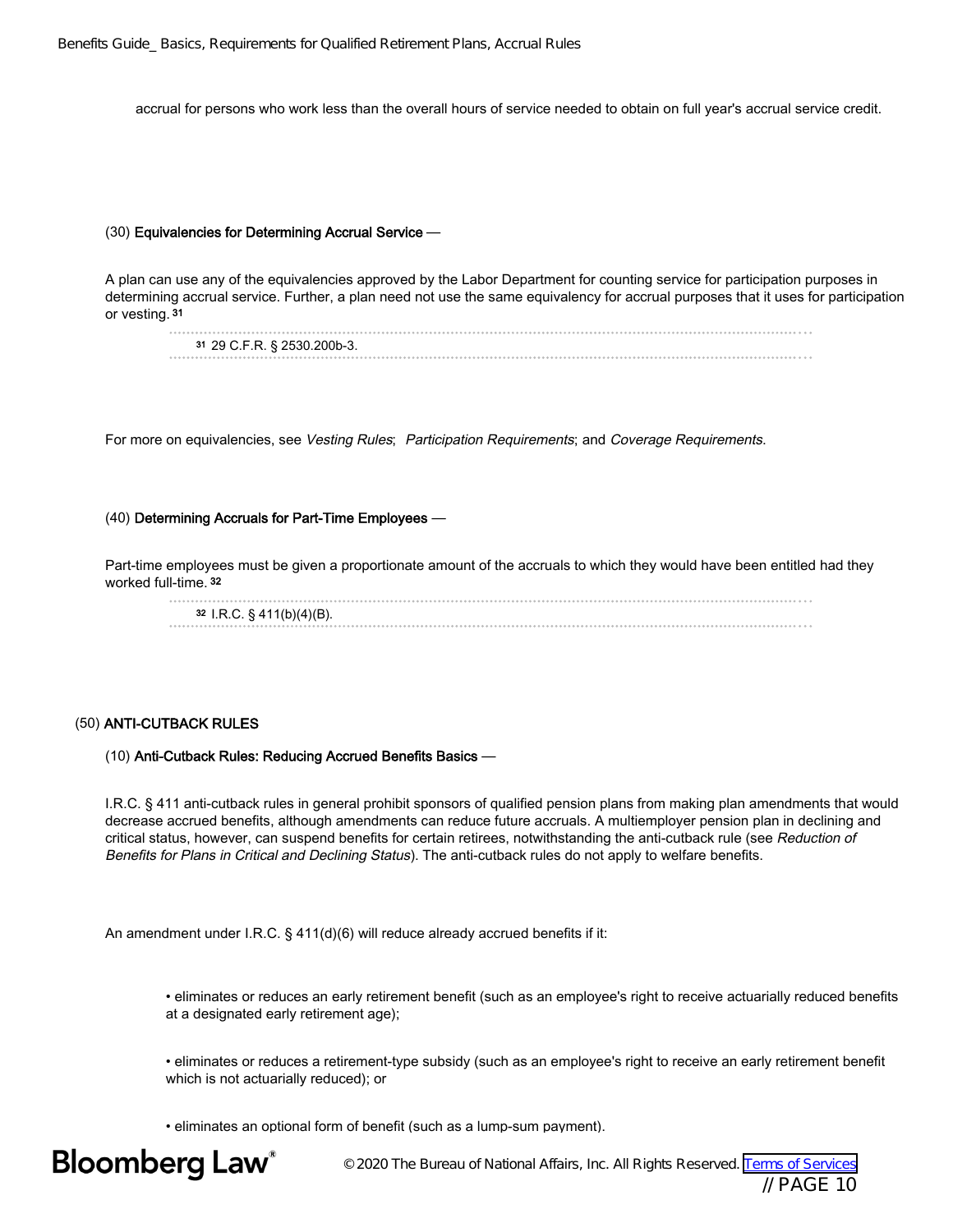The plan provisions taken into account in determining whether future accrual rates are reduced include:

- the dollar amount or percentage of compensation on which benefit accruals are based;
- method of determining average compensation for calculating benefit accruals;
- the amount of permitted disparity;
- the definition of service or compensation taken into account;
- the definition of normal retirement age in a defined benefit plan;
- the exclusion of current participants from future participation;
- benefit offset provisions;
- minimum benefit provisions;
- the formula for determining the amount of contributions and forfeitures allocated to participants' accounts in defined contribution plans; and
- actuarial assumptions used to determine contributions in a target benefit plan.

ERISA § 204(g) contains anti-cutback rules that are parallel to those in I.R.C. § 411(d)(6). Regulations issued under that code section apply as well for purposes of ERISA § 204(g).

An exception to the funding provisions in I.R.C. § 412(d)(2) allows defined benefit or money purchase plan sponsors to apply for retroactive reduction in accrued benefits because of substantial business hardship for which a funding waiver is unavailable or inadequate.

Practice Tip: A plan amendment must not decrease accrued benefits or improperly cut back benefits retroactively. Any change, modification or elimination of benefit forms, participation rules or service accrual should be carefully scrutinized.

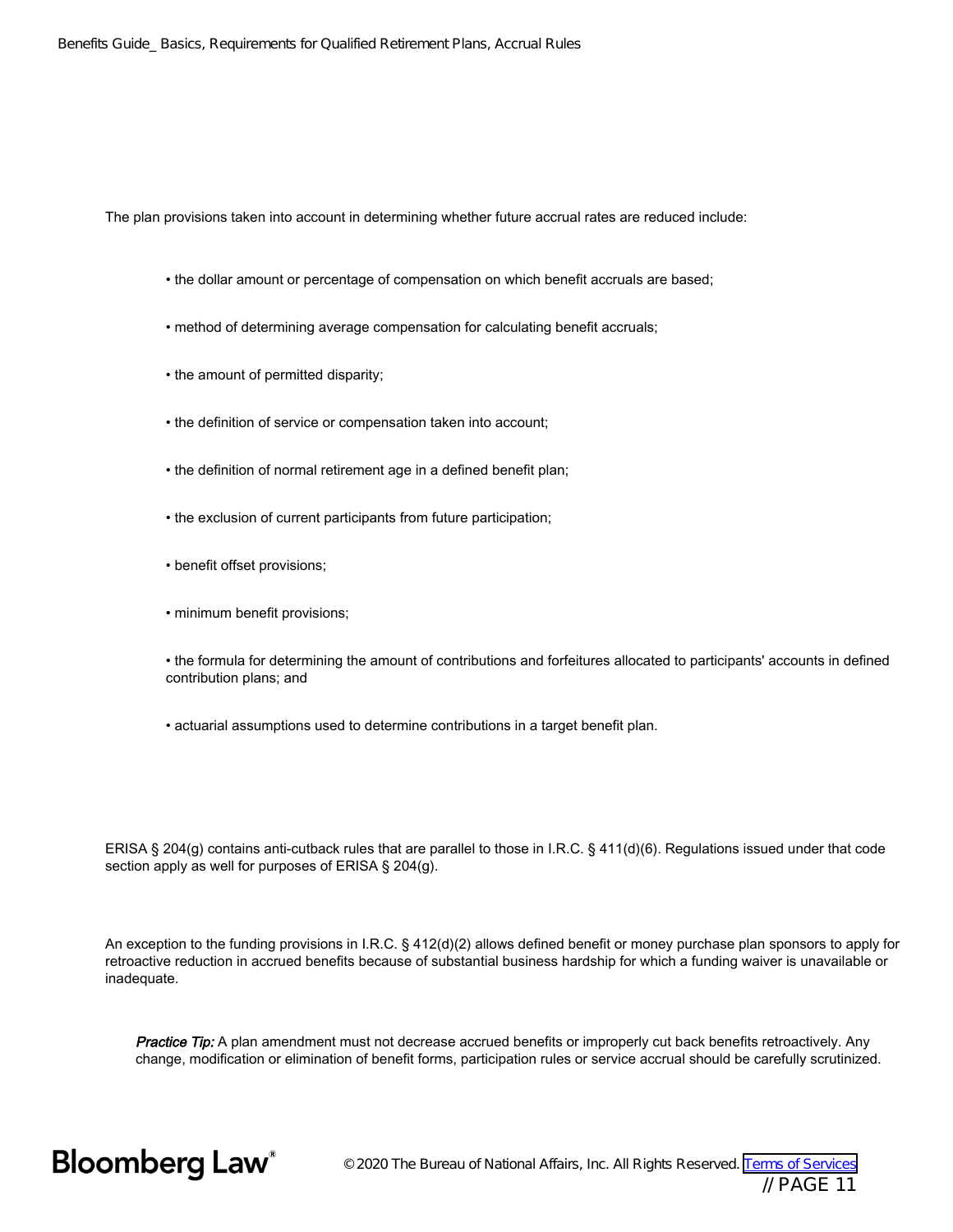### (20) Court Rulings in Anti-Cutback Cases —

The courts have addressed the anti-cutback rules in a number of cases.<sup>33</sup>

| <sup>33</sup> See Smart Code® for the latest cases. |  |
|-----------------------------------------------------|--|
|                                                     |  |

Amending Welfare Plan Impacted Pension Plan: Trustees of a collectively bargained welfare plan illegally reduced plan participants' pension benefits when they amended the welfare plan to make participants ineligible for retiree health benefits if they elected to receive their pension benefits in a lump-sum distribution the U.S. Court of Appeals for the Third Circuit ruled. 34 

<sup>34</sup> Battoni v. IBEW Local Union No. 102 Employee Pension Plan, 594 F.3d 230, 48 EBC 1833 (3d Cir. 2010). 

In so finding, the court rejected the fund trustees' contention that there could be no violation of ERISA's anti-cutback rule because the amendment applied only to participants' welfare benefits, not their pension benefits.

The amendment to the welfare plan violated the anti-cutback rule because it "constructively amended" the pension plan by conditioning receipt of the lump-sum pension benefit, an accrued benefit, on surrendering health care benefits provided by the welfare plan, the court found.

Plan Reinterpretation Violated Anti-Cutback Rule: An employer's reinterpretation of an ERISA pension plan's provisions to reduce retired workers' benefits constituted a plan amendment that violated ERISA's anti-cutback provision by reducing participants' accrued benefits after they began receiving monthly payments, the Third Circuit held. The appeals court declined to address the level of judicial deference owed to ERISA fiduciaries that reinterpret plan provisions, ruling instead that the employer's reinterpretation was erroneous under any level of deference because it clearly contradicted the terms of the relevant plan documents. <sup>35</sup>

<sup>35</sup> Cottillion v. United Ref. Co., 781 F.3d 47, 2015 BL 73177; 59 EBC 2669 (3d Cir. 2015).

Severance Plan Amendment Did Not Violate Anti-Cutback Rule: A severance plan amendment that preconditioned an employee's receipt of benefits on the employee signing a release waiving all employment-related claims did not violate the plan's anti-cutback provision, because the plan amendment was simply a condition precedent, and did not cause a reduction or elimination of the employee's benefits, the U.S. Court of Appeals for the Eleventh Circuit ruled. <sup>36</sup>

<sup>36</sup> Loskill v. Barnett Banks Inc. Severance Pay Plan, 289 F.3d 734, 27 EBC 2416 (11th Cir. 2002).

Failing to Apply Correct Interest Rate Violated Anti-Cutback Rule: An employer and its pension plan violated the anti-cutback rules when, following a plan amendment, they failed to apply an appropriate interest rate to calculate the present value of

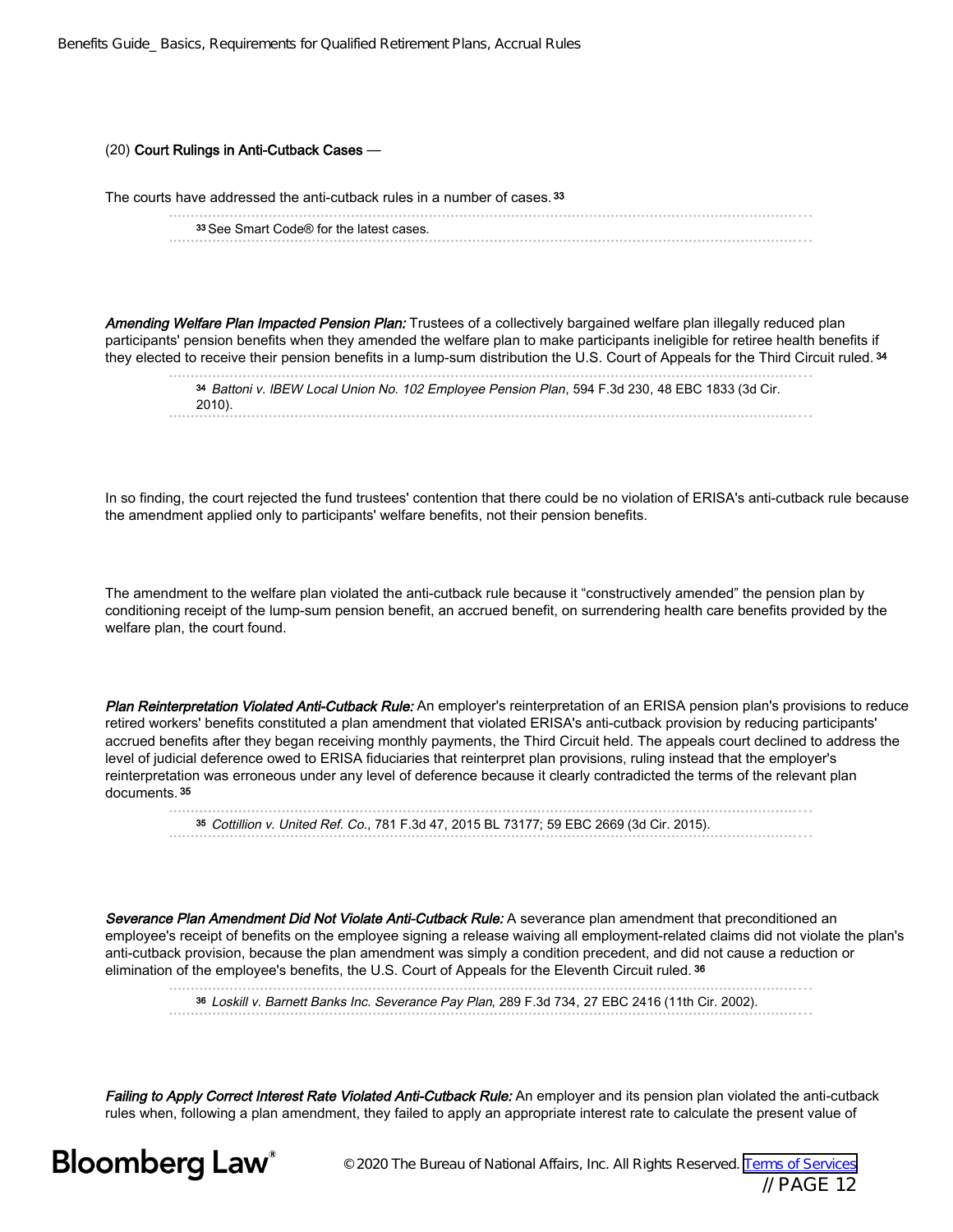subsidized early retirement benefits attributable to service before the amendment, the U.S. Court of Appeals for the Sixth Circuit ruled. <sup>37</sup>

<sup>37</sup> Rybarczyk v. TRW Inc., 235 F.3d 975, 25 EBC 1577 (6th Cir. 2001).

Plan Amendment Decreasing Benefits Added After Retirement Did Not Violate Anti-Cutback Rule: The term "accrued benefit," as defined in ERISA and the I.R.C., does not encompass benefit increases that are added to a plan after a participant retires, the U.S. Court of Appeals for the Sixth Circuit ruled. Thus, a multiemployer pension fund did not illegally reduce retired fund participants' accrued benefits when the plan was amended in 2002 to take away a benefit increase that had been granted three years earlier, the court held. <sup>38</sup>

38 Thornton v. Graphic Communications Conference of Int'l Brotherhood of Teamsters Supplemental Retirement and Disability Fund, 566 F.3d 597, 46 EBC 2292 (6th Cir. 2009).

Prohibiting Re-Employment Did Not Violate Anti-Cutback Rule: A multiemployer pension fund did not illegally reduce fund participants' benefits when it amended the fund's provisions regarding its right to recoup benefit payments made to participants who engaged in prohibited re-employment, the U.S. Court of Appeals for the Seventh Circuit ruled. 39

|                  | <sup>39</sup> Herman v. Central States, Southeast and Southwest Areas Pension Fund, 423 F.3d 684, 35 EBC 2397 |  |
|------------------|---------------------------------------------------------------------------------------------------------------|--|
| (7th Cir. 2005). |                                                                                                               |  |
|                  |                                                                                                               |  |

The Central States, Southeast and Southwest Areas Pension Fund prohibited fund participants from engaging in certain types of employment while receiving benefits. If a participant engaged in such employment, the fund would suspend the participant's benefits until he or she ceased working in prohibited re-employment.

Prior to March 2002, the fund's language stated that the fund had the "right to recover" from any participant engaged in prohibited re-employment any benefit payments made "due to a mistake." The fund was amended in March 2002 to authorize it to seek "restitution" of payments that a participant "was not entitled to receive" because of the participant's engagement in prohibited reemployment.

The plan amendments only changed the terminology used to explain the fund's right to repayment of benefits, saying that the change did not in any way alter the fund's right to recover benefits paid in error while the participants engaged in prohibited reemployment.

Amending a Pension Plan to Reduce Early Retirement Benefits Violated Anti-Cutback Rule: A multiemployer pension plan expanded its definition of disqualifying employment, resulting in a suspension of benefits for retired participants under age sixty who were receiving a monthly benefit. The amendment resulted in the shrinking of the value of participants' pension rights and reducing promised benefits, and as a result violated the anti-cutback rule, the U.S. Supreme Court ruled. 40

<sup>40</sup> Central Laborers' Pension Fund v. Heinz, 541 U.S. 739 (2004).



© 2020 The Bureau of National Affairs, Inc. All Rights Reserved. [Terms of Services](http://www.bna.com/terms-of-service-subscription-products) // PAGE 13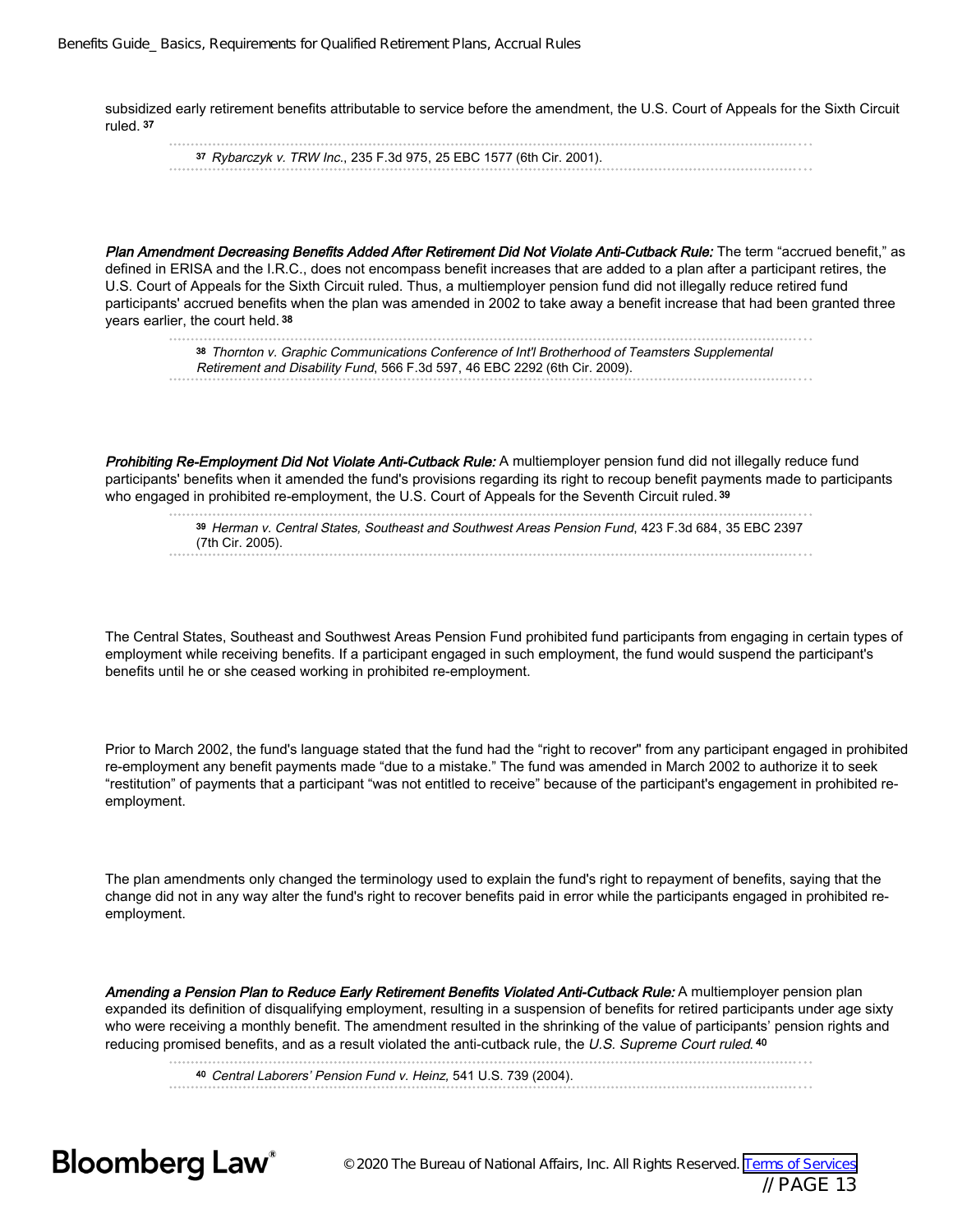Anti-Cutback Rule Not Applicable in PBGC Involuntary Plan Termination: ERISA's anti-cutback provisions apply only to a situation in which an employer retains control over the plan, not when the PBGC terminates a plan involuntarily, the U.S. Court of Appeals for the D.C. Circuit ruled. The PBGC involuntarily terminated the employer's four defined benefit plans prior to the accrual of shutdown benefits—a decision the PBGC said would avoid adding \$96 million in unfunded liabilities to the plan. The PBGC offset the employees' monthly defined benefit payments by the amount distributed from the defined contribution portions of the plans. Because this was an involuntary termination, and not the employer retaining control over the plan, the D.C. Circuit ruled that this offset did not violate ERISA § 204(g). <sup>41</sup>

<sup>41</sup> Deppenbrook v. PBGC, 778 F.3d 166, 2015 BL 43167, 59 EBC 2631 (D.C. Cir. 2015).

Retroactive Post-Plan Termination Amendment Decreasing Benefits Violated Anti-Cutback Rule: An employer amended the lump-sum calculation method a month after it terminated its pension plan, decreasing the value of benefits by \$2.1 million. The anti-cutback rule was implemented to prevent changes in actuarial assumptions that would likely lead to smaller lump-sum payments, the U.S. District Court for the District of Columbia ruled Thus enforcement of the PBGC's determination that the plan recalculate the lump-sum payments and made additional contributions. <sup>42</sup>

<sup>42</sup> Royal Oak Enterprises, LLC v. Pension Benefit Guaranty Corporation, 78 F. Supp. 3d 431, 60 EBC 1618 (2015). 

### (30) Anti-Cutback Rules: Plan Sponsors in Bankruptcy —

Effective for plan amendments that are adopted and effective after Nov. 8, 2012, a defined benefit plan sponsor that is a debtor in a bankruptcy proceeding is allowed to eliminate a lump-sum distribution—or other optional form of benefit providing for accelerated payments—if:

• the plan's enrolled actuary has certified that, for the plan year for which the amendment is being sought, the plan's adjusted funding target attainment percentage is less than 100 percent;

• the plan is not permitted to make any "prohibited payment"—generally a payment that is in excess of the monthly amounts payable under a single life annuity—because the plan sponsor is a debtor in a bankruptcy case;

• the bankruptcy court handling the case has issued an order stating that the adoption of the amendment is necessary to avoid a distress termination or an involuntary termination of the plan prior to completion of the bankruptcy case; and

• the Pension Benefit Guaranty Corporation has determined that the amendment is necessary to avoid a distress or involuntary termination of the plan prior to completion of the bankruptcy case and that the plan assets are insufficient to cover all PBGC-guaranteed benefits. <sup>43</sup>

<sup>43</sup> 26 C.F.R. § 1.411(d)-4, Q&A-2(b)(2)(xii). 

In addition, if a plan sponsor under bankruptcy protection eliminates a lump-sum distribution option and the plan does not offer



© 2020 The Bureau of National Affairs, Inc. All Rights Reserved. [Terms of Services](http://www.bna.com/terms-of-service-subscription-products) // PAGE 14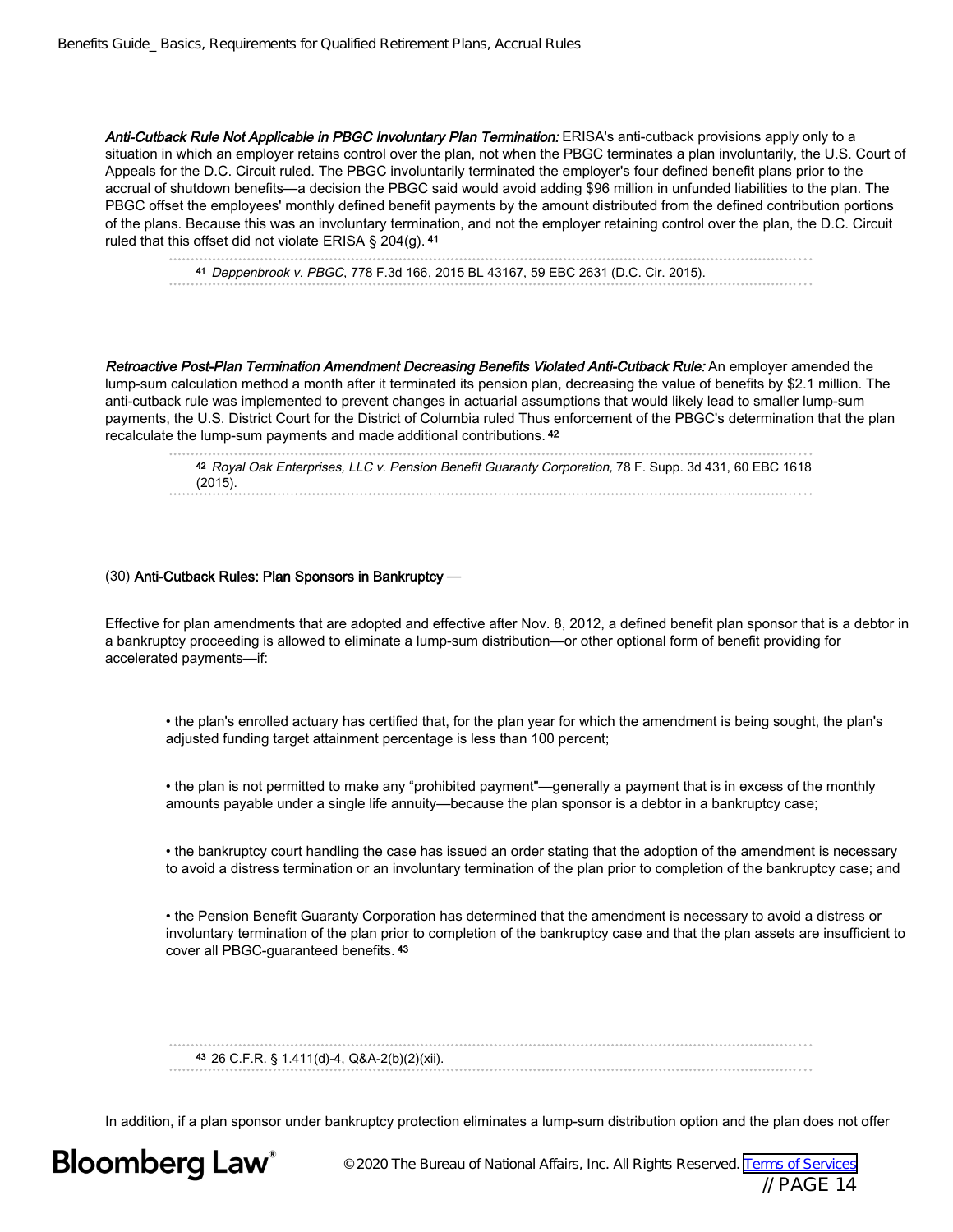other optional forms of benefit that provide "substantial" survivor benefits, the plan sponsor can add these benefits. These can include other optional benefit forms that are prohibited payments under I.R.C. § 436(d)(5) as part of the same amendment that eliminates the single-sum distribution option (or other optional form of benefit that includes a prohibited payment). <sup>44</sup>

| 44 77 Fed. Reg. 217 (Nov. 8, 2012). |
|-------------------------------------|
|                                     |

All provisions of such a plan amendment (including both the elimination of the single-sum distribution option and the addition of optional forms of benefit that provide substantial survivor benefits) will be considered together for purposes of determining whether the plan amendment will be permitted to take effect in accordance with the limits of § 436(c) on plan amendments that would increase benefit liabilities.

Plan participants who may be affected by the plan amendment are entitled to a court hearing on whether the amendment is necessary to avoid plan termination. However, under the final rule, "a failure to notify a particular participant or beneficiary does not automatically invalidate the amendment." <sup>45</sup>

| 45 77 Fed. Reg. 217 (Nov. 8, 2012). |  |  |
|-------------------------------------|--|--|
|                                     |  |  |

### (40) Anti-Cutback Rules: Required Distributions —

The 1996 Small Business Job Protection Act repealed the I.R.C. § 401(a)(9) requirement that employers must start making distributions to plan participants turning age 70 1/2 even if those participants are active employees. However, employers could not take advantage of this repeal by amending their plans without running afoul of the I.R.C. § 411 anti-cutback rules, because plan amendments that eliminate an optional form of benefit are treated as reducing accrued benefits.

Under I.R.C. § 401(a)(9), for a plan to remain qualified, distributions must begin no later than the "required beginning date."

I.R.C. § 401(a)(9), as amended by SBJPA, provides that distributions are to commence to such employees by April 1 of the calendar year following the calendar year in which the employee retires from employment with the employer maintaining the plan.

IRS Announcement 97-24 gave employers two choices on how to deal with the SBJPA amendment and their obligation to follow the anti-cutback rules. Employers could give their employees (other than 5-percent owners) who turn age 70 1/2 the choice of beginning their distributions at age 70 1/2 or deferring their distributions until they retire. Alternatively, employers could amend their plans to eliminate the right to preretirement distributions for future accruals only, leaving all current participants the right to receive preretirement distributions. Offering either of these options as to future accruals would complicate plan administration.

IRS Announcement 97-24 applies to employers with master, prototype, or regional prototype plans. If a conforming amendment is not an available option under the sponsor's prototype plan document, the required amendment can result in the loss of prototype status.

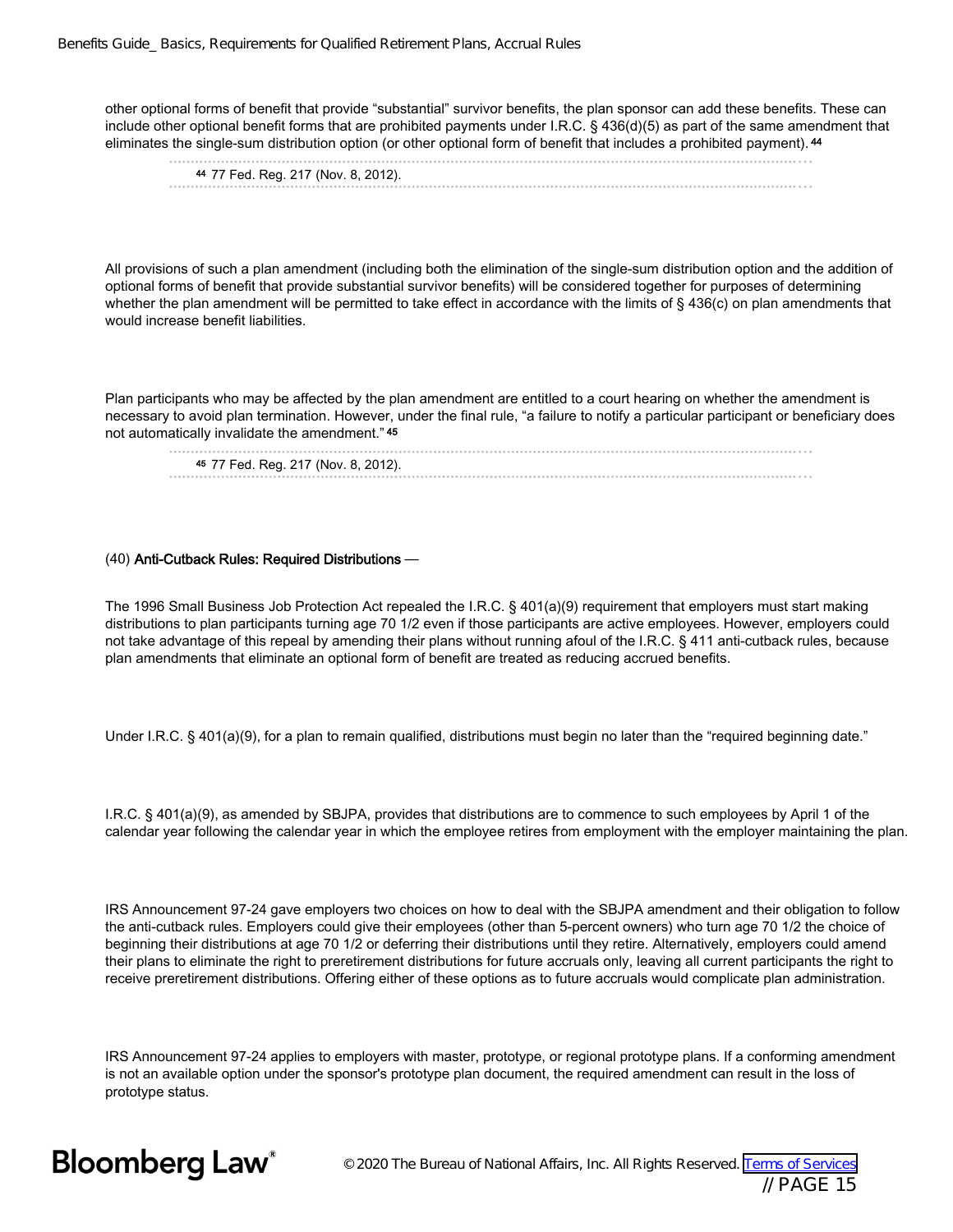26 C.F.R. § 1.411(d)-4, Q&A-10, permits a plan amendment that eliminates preretirement distributions after age 70 1/2 without violating the anti-cutback rules under the following conditions:

• The amendment eliminating the optional form of benefit applies only to benefits for employees who attain age 70 1/2 in or after a calendar year, as specified in the plan amendment, that begins after the later of Dec. 31, 1998, or the adoption of the amendment; and

• The plan does not preclude an employee who retires after the calendar year in which the employee attains age 70 1/2 from receiving benefits in any of the same optional forms of benefit (except for the difference in the timing of the commencement of payments) that would have been available had the employee retired in the calendar year in which the employee attained age 70 1/2. <sup>46</sup>

<sup>46</sup> 26 C.F.R. § 1.411(d)-4, Q&A-10.

### (60) REDUCTION OF FUTURE ACCRUALS

### (10) Reduction of Future Accruals Basics —

Under Treasury Department rules, a pension plan can be amended to eliminate or reduce future accrued benefits as of the later of the date of the amendment's adoption date or effective date without violating the anti-cutback rule. Under ERISA § 204(h), plan administrators must notify affected parties before amending the plan to eliminate or reduce future benefit accruals, including early retirement benefits and retirement-type subsidies. Amendments to defined benefit plans affecting the rate of future benefit accrual are those affecting the annual benefit commencing at normal retirement age for a year. <sup>47</sup>

<sup>47</sup> 26 C.F.R. § 1.411(d)-4, Q&A-2(a).

26 C.F.R. § 54.4980F-1 and 26 C.F.R. § 1.411(d)-3 set forth timing rules for providing an ERISA § 204(h) notice for a retroactive plan amendment that is permitted to be effective before the applicable amendment date. Section 54.4980F-1 also provides guidance relating to changes made to § 4980F by the Pension Protection Act. The notice requirements of I.R.C.§ 4980F generally parallel the notice requirements of ERISA § 204(h). <sup>48</sup>

<sup>48</sup> 26 C.F.R. § 54.4980F-1; 26 C.F.R. § 1.411(d)-3.

An amendment to convert a money purchase pension plan to a profit-sharing or other individual account plan is, in all cases including mergers, consolidations, or transfers, deemed to trigger the notification requirements as a significant reduction in the rate of future benefit accruals. Plans amended before termination to reduce significantly the rate of future benefit accrual must provide ERISA § 204(h) notices. <sup>49</sup>

**Bloomberg Law®** 

© 2020 The Bureau of National Affairs, Inc. All Rights Reserved. [Terms of Services](http://www.bna.com/terms-of-service-subscription-products) // PAGE 16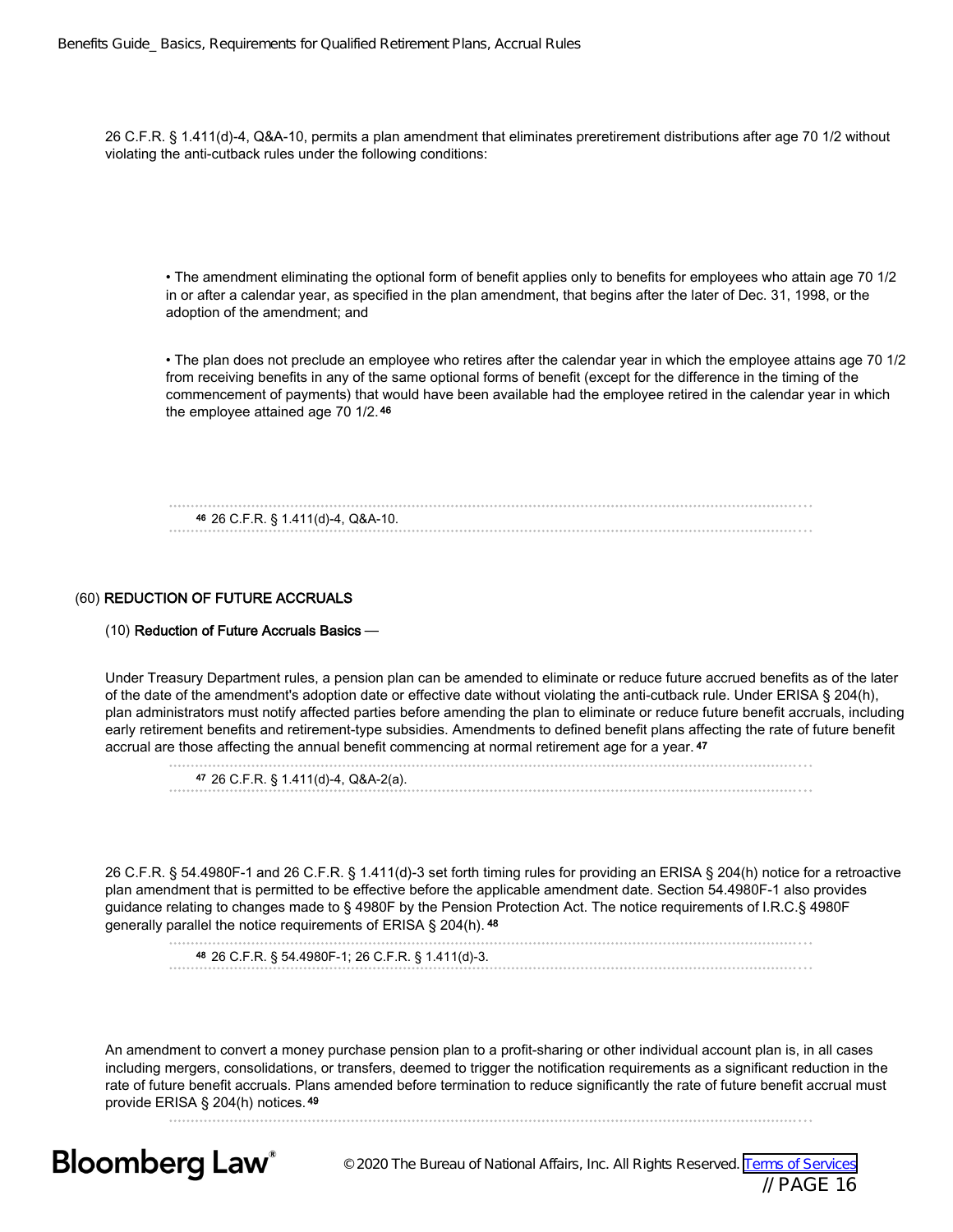<sup>49</sup> 26 C.F.R. § 54.4980F-1; 26 C.F.R. § 54.4980F-1, Q&A-8 and 10.

Practice Tip: The plan must provide to participants an ERISA § 204(h) notice for plan amendment that freeze or reduce benefit accruals. If accrual benefit rates are reduced, the reduction must be prospective only.

### (20) When Is a §204(h) Notice Not Required —

A notice under ERISA § 204(h) is not required for:

• plan amendments that do not affect benefits beginning at normal retirement age or future allocations to participants' accounts, or do not do so significantly;

• a reduced single-sum distribution resulting from an amendment to a traditional defined benefit plan to substitute the prescribed actuarial assumptions under § 417(e)(3) (determination of present value), as amended by the PPA, for the pre-PPA actuarial assumptions under § 417(e)(3);

• participants or alternate payees whose benefit accruals are unaffected by the amendment (such as terminated vested participants who are not entitled to accrue future benefits in the plan);

• hourly employees

• employee organizations that do not represent at least one participant for whom the notices are required; and

• employees who are not yet plan participants. <sup>50</sup>

<sup>50</sup> 26 C.F.R. § 54.4980F-1, Q&A-10.

#### (30) How and to Whom Must the § 204(h) Notice Be Provided? —

A plan administrator must provide a § 204(h) notice in a manner calculated to result in the actual receipt of a notice. Posting is not deemed to be sufficient. First-class mail delivery to the last known address is acceptable. The § 204(h) notice may be enclosed or combined with other notices provided by the employer or plan administrator. The notice may also be provided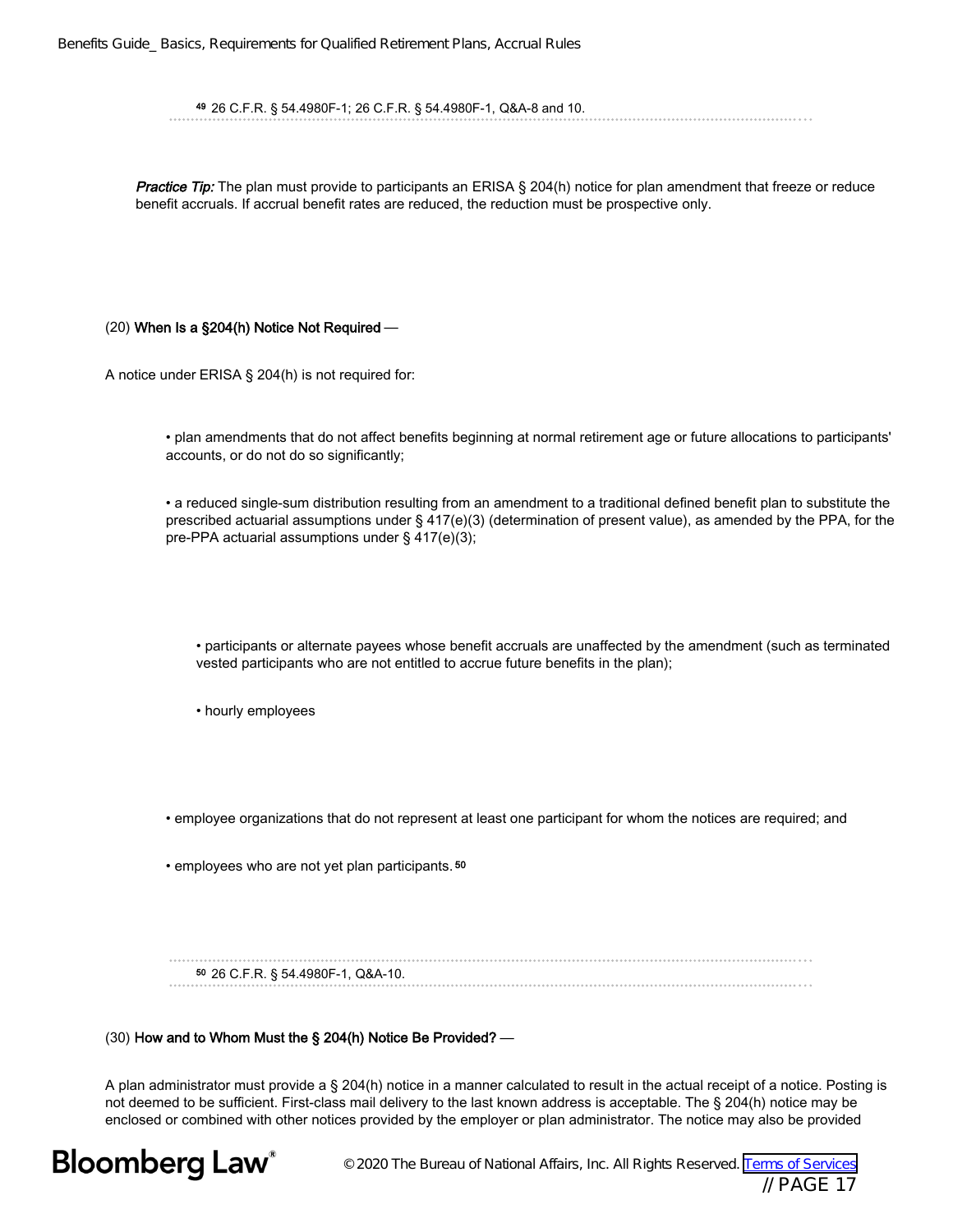through an electronic method, providing the notice is actually received by the applicable individual or the plan administrator takes appropriate and necessary measures reasonably calculated to ensure actual receipt of the notice. 51 The notice must be provided to:

|  | <sup>51</sup> 26 C.F.R. § 54.4980F-1, Q&A-13. |  |  |  |  |  |  |  |  |  |  |  |  |  |  |  |  |  |  |  |  |  |  |  |  |  |  |  |  |
|--|-----------------------------------------------|--|--|--|--|--|--|--|--|--|--|--|--|--|--|--|--|--|--|--|--|--|--|--|--|--|--|--|--|
|  |                                               |  |  |  |  |  |  |  |  |  |  |  |  |  |  |  |  |  |  |  |  |  |  |  |  |  |  |  |  |

- Plan participants,
- Employee organizations representing plan participants,
- Any alternate payees under qualified domestic relation orders, and

• individuals reasonably expected to be participants or alternate payees on the effective date of the § 204(h) amendment.

The § 204(h) notice can also be provided to an individual who is designated in writing by a § 204(h) notice recipient. The final rules provide that a facts and circumstances test will be applied to determine whether an individual or organization is a § 204(h) notification recipient. <sup>52</sup>

| <sup>52</sup> 26 C.F.R. § 54.4980F-1, Q&A-10(e). |  |
|--------------------------------------------------|--|
|                                                  |  |

In addition, plan sponsors must send the § 204(h) notice to *contributing employers*, as well as other affected parties. A contributing employer is an employer in a multiemployer plan that has an obligation to contribute to a plan under a collective bargaining agreement, or as the result of a duty under another labor-management relations law, excluding withdrawal liability or delinquent contributions. <sup>53</sup>

<sup>53</sup> 26 C.F.R. § 54.4980F-1, Q&A-10 and 13.

### (40) Deadline for Providing a §204(h) Notice —

Generally, the ERISA § 204(h) notice must be provided 45 days prior to the effective date of an amendment to the plan. Exceptions to the 45-day general rule include:

• Small plans can provide notification 15 days before the effective date of a plan amendment.

• Multiemployer plans can provide notification 15 days before the effective date of an amendment.

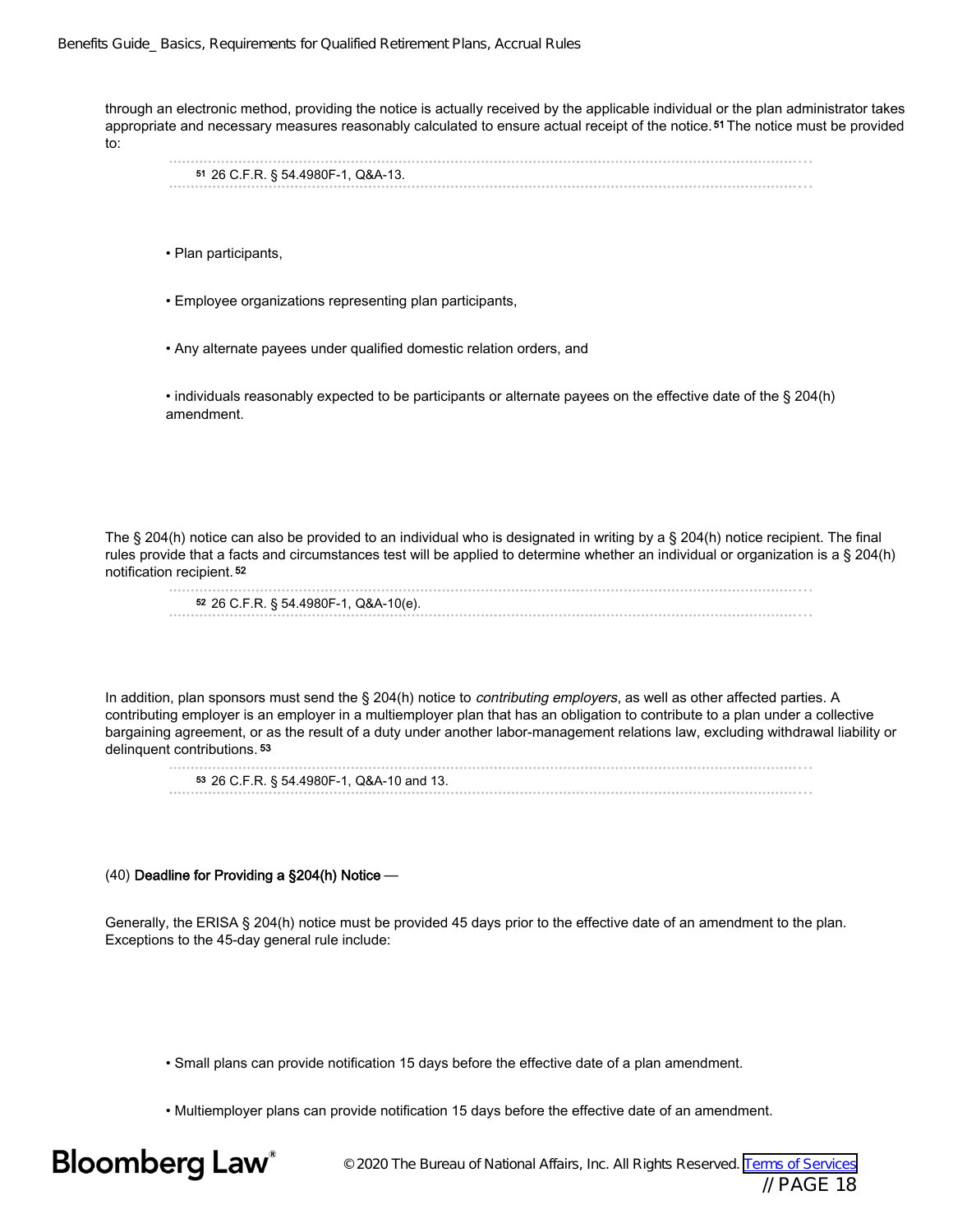• For business transactions in connection with an acquisition or disposition, the plan can provide notification of an amendment 15 days before the effective date of an amendment.

• When a business transaction causes adoption of an amendment that significantly reduces only early retirement benefit or retirement type subsidies, but does not significantly reduce the rate of future benefit accruals, the notification can be made no later than 30 days after the effective date of the amendment. <sup>54</sup>

<sup>54</sup> 26 C.F.R. § 54.4980F-1, Q&A-9.

### (50) Content and Form of a §204(h) Notice —

The § 204(h) notification must be written in a manner calculated to be understood by the average plan participant and must include:

• a description of the benefits formula prior to the amendment, a description of the benefits formula after the amendment to the plan, and the effective date of the amendment;

• sufficient information to determine the approximate magnitude of the reduction and bound the range of reductions; and

• when the expected reduction is not uniformly applied, which general classes to whom the reduction in benefits is expected to apply. <sup>55</sup>

<sup>55</sup> 26 C.F.R. § 54.4980F-1, Q&A-11.

The content requirements are generally deemed satisfied if the notice includes one or more illustrative examples showing the approximate magnitude of the reduction. <sup>56</sup>

<sup>56</sup> 26 C.F.R. § 54.4980F-1, Q&A-11.

For an amendment that reduces an early retirement benefit or retirement-type subsidy, other than as a result of an amendment reducing the rate of future benefit accrual, the notice must describe:

• how the early retirement benefit or subsdiary is calculated from the accrued benefit before the amendment;

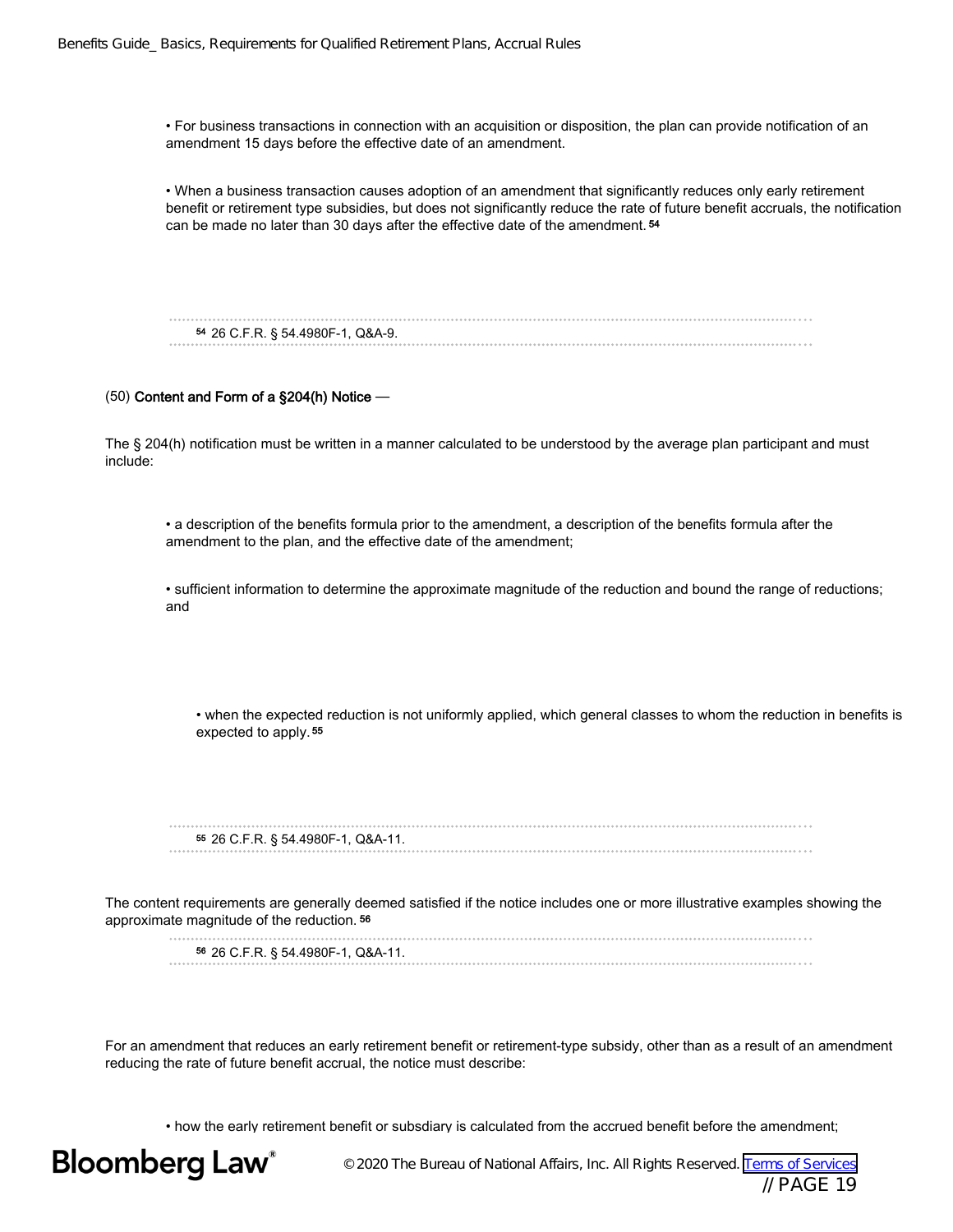• how the benefit or subsidy is calculated from the accrued benefit after the amendment; and

• the effective date of the amendment. <sup>57</sup>

<sup>57</sup> 26 C.F.R. § 54.4980F-1, Q&A-11(a)(3)(i).

**Example:** Under a plan with a normal retirement age of 65, the change is from an unreduced normal retirement benefit at age 55 to an unreduced normal retirement benefit at age 60 for future accrued benefits, actuarially adjusted for future benefits to the extent that the early retirement benefit begins before age 60. Thus, the notice must state the change and specify factors that apply in calculating the actuarial reduction (for example, a 5% per year reduction applies for early retirement before age 60). <sup>58</sup>

<sup>58</sup> 26 C.F.R. § 54.4980F-1, Q&A-11(a)(3)(ii).

### (60) Other Notice Filings That Satisfy §204(h) Notice Requirement —

Under 26 C.F.R. § 54.4980F-1, Q&A-9, if the plan provides one of the following notices, containing the required content and filed on time, the plan is treated as satisfying a § 204(h) notice requirement with respect to a § 204(h) future accrued benefit reduction:

• a notice required under Rev. Proc. 94-42 relating to retroactive plan amendments that reduce accrued benefits described in § 412(d)(2);

• a notice required under ERISA § 101(j) if an amendment is adopted to comply with the benefit limitation requirements of § 436;

• a notice required under I.R.C. § 432(b)(3)(D) for an amendment adopted to comply with the benefit restrictions under § 432(f)(2);

• a notice required under I.R.C. § 418D (ERISA § 4244A(b), relating to relating to the reduction or elimination of accrued benefits attributable to employer contributions with respect to a multiemployer plan in reorganization;

• a notice required under I.R.C. § 418E (ERISA § 4245(e)), relating to the effects of the insolvency status for a multiemployer plan; and

• a notice required under ERISA § 4281 and 29 C.F.R. § 4281.32 for an amendment of a multiemployer plan reducing 59

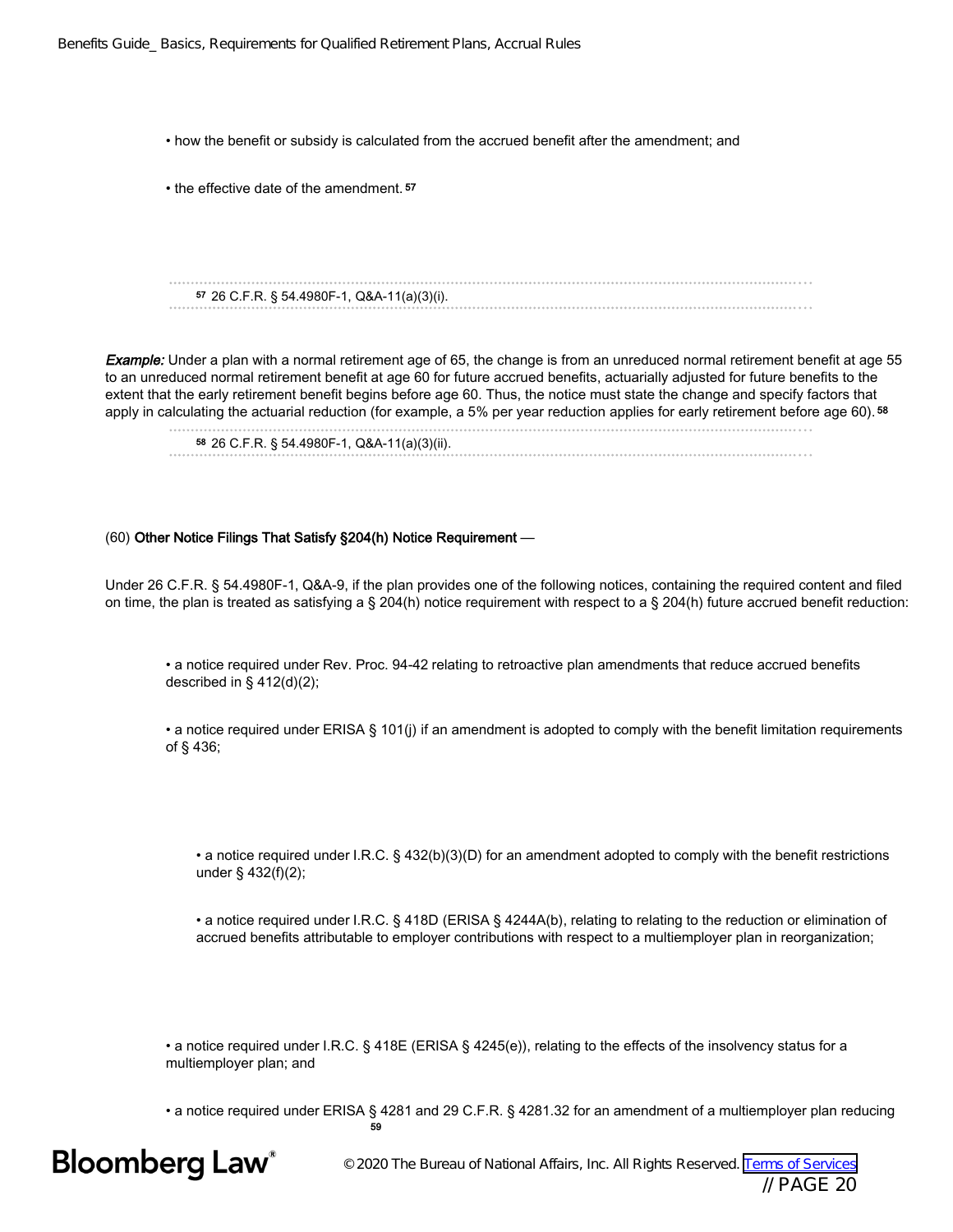| Benefits Guide_ Basics, Requirements for Qualified Retirement Plans, Accrual Rules |  |  |  |  |  |  |  |
|------------------------------------------------------------------------------------|--|--|--|--|--|--|--|
|------------------------------------------------------------------------------------|--|--|--|--|--|--|--|

| benefits under ERISA § 4281(c). 59                                                                                                                                                                                                                                                                                                                                                                                                                                           |
|------------------------------------------------------------------------------------------------------------------------------------------------------------------------------------------------------------------------------------------------------------------------------------------------------------------------------------------------------------------------------------------------------------------------------------------------------------------------------|
| 59 26 C.F.R. § 54.4980F-1, Q&A-9.                                                                                                                                                                                                                                                                                                                                                                                                                                            |
| (70) Penalties for Not Filing §204(h) Notices -                                                                                                                                                                                                                                                                                                                                                                                                                              |
| A plan cannot be amended to provide for a significant reduction in the rate of future benefit accrual in the event of an egregious<br>failure by the plan administrator to comply with ERISA's notice requirement. In the case of an egregious failure to comply with<br>ERISA § 204(h) notification requirements, a plan participant will be entitled to the greater of the benefit regardless of the plan<br>amendment. 60 The regulations define an egregious failure as: |
| $60$ ERISA § 204(h)(6)(A).                                                                                                                                                                                                                                                                                                                                                                                                                                                   |
| • one within the control of the plan sponsor; and                                                                                                                                                                                                                                                                                                                                                                                                                            |
| • an intentional failure or one that fails to provide most of the individuals with most of the information they were entitled<br>to receive, whether intentional or not. 61                                                                                                                                                                                                                                                                                                  |
|                                                                                                                                                                                                                                                                                                                                                                                                                                                                              |
| 61 26 C.F.R. § 54.4980F-1, Q&A-14(a)(2).                                                                                                                                                                                                                                                                                                                                                                                                                                     |
| (80) Tax Code §4980F Notice Requirements -                                                                                                                                                                                                                                                                                                                                                                                                                                   |

The notice requirement of I.R.C. § 4980F covers defined benefit pension plans or plans subject to I.R.C. § 412 minimum funding standards. It does not apply to governmental plans or church plans for which an election to have the plan participation, vesting, and funding rules apply has not been made. It also does not apply to nonqualified defined benefit plans. <sup>62</sup> The notice requirement also does not apply to amendments where the early retirement benefit or retirement-type subsidy is not significant. Nor does the statute define a "significant" early retirement benefit or early retirement subsidy. 63

<sup>62</sup> 26 C.F.R. § 54.4980F-1, Q&A-3(a).

<sup>63</sup> 26 C.F.R. § 54.4980F-1, Q&A-5(a).

The administrator must provide in the notice, in a manner calculated to be understood by the average plan participant, sufficient information to allow participants to understand the effect of the amendment. <sup>64</sup> The notice must be provided, within a reasonable amount of time before the effective date of the amendment, to each affected participant, each affected alternate payee, and each employee organization representing affected participants. An affected participant or alternate payee is a participant or alternate payee whose rate of future benefit accrual can reasonably be expected to be significantly reduced by the plan amendment. <sup>65</sup>

<sup>64</sup> 26 U.S.C. § 4980F(e). <sup>65</sup> 26 U.S.C. § 4980F(f)(1). 

**Bloomberg Law**<sup>®</sup>

© 2020 The Bureau of National Affairs, Inc. All Rights Reserved. [Terms of Services](http://www.bna.com/terms-of-service-subscription-products) // PAGE 21